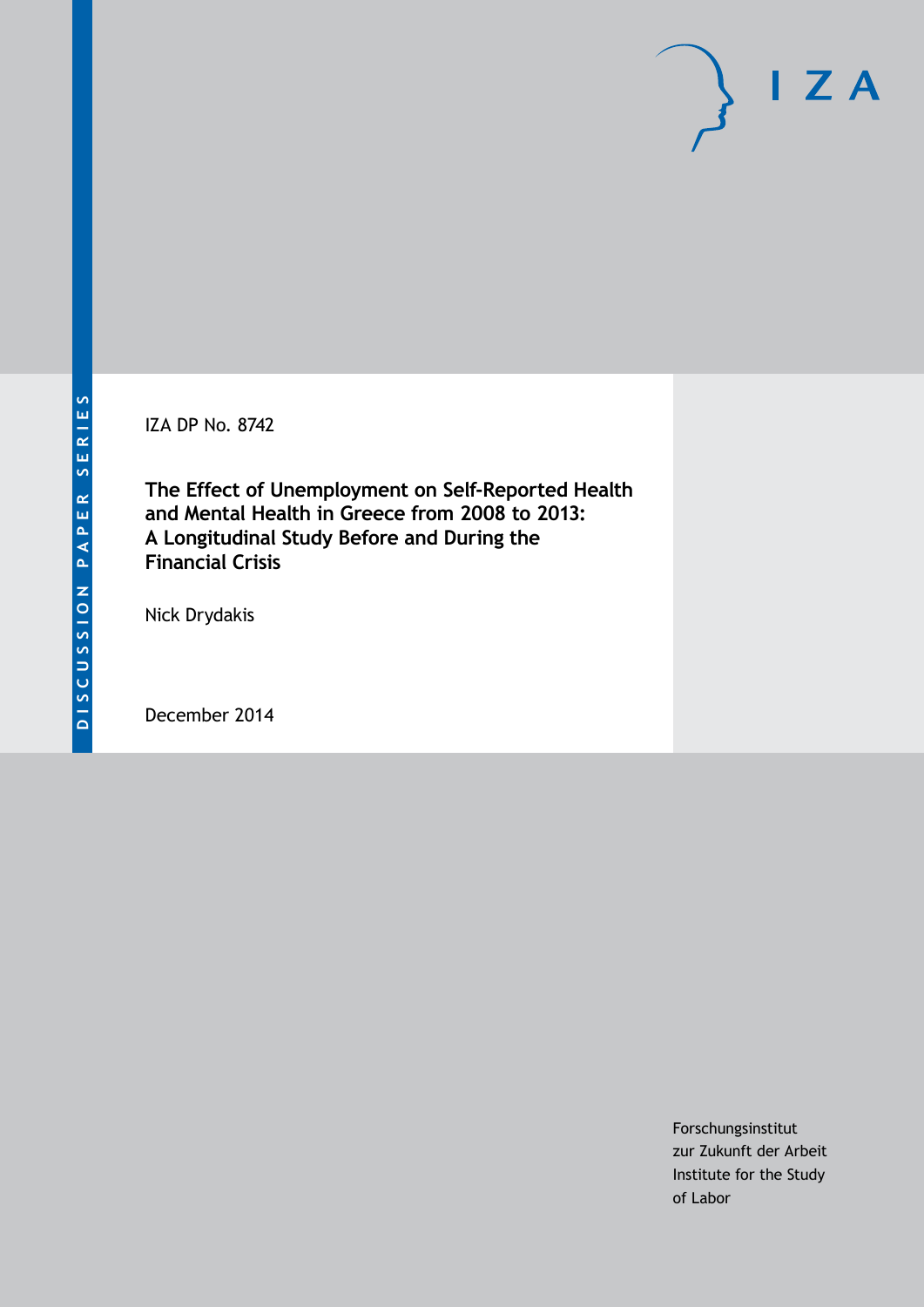# **The Effect of Unemployment on Self-Reported Health and Mental Health in Greece from 2008 to 2013: A Longitudinal Study Before and During the Financial Crisis**

### **Nick Drydakis**

*Anglia Ruskin University and IZA*

Discussion Paper No. 8742 December 2014

IZA

P.O. Box 7240 53072 Bonn Germany

Phone: +49-228-3894-0 Fax: +49-228-3894-180 E-mail: [iza@iza.org](mailto:iza@iza.org)

Any opinions expressed here are those of the author(s) and not those of IZA. Research published in this series may include views on policy, but the institute itself takes no institutional policy positions. The IZA research network is committed to the IZA Guiding Principles of Research Integrity.

The Institute for the Study of Labor (IZA) in Bonn is a local and virtual international research center and a place of communication between science, politics and business. IZA is an independent nonprofit organization supported by Deutsche Post Foundation. The center is associated with the University of Bonn and offers a stimulating research environment through its international network, workshops and conferences, data service, project support, research visits and doctoral program. IZA engages in (i) original and internationally competitive research in all fields of labor economics, (ii) development of policy concepts, and (iii) dissemination of research results and concepts to the interested public.

IZA Discussion Papers often represent preliminary work and are circulated to encourage discussion. Citation of such a paper should account for its provisional character. A revised version may be available directly from the author.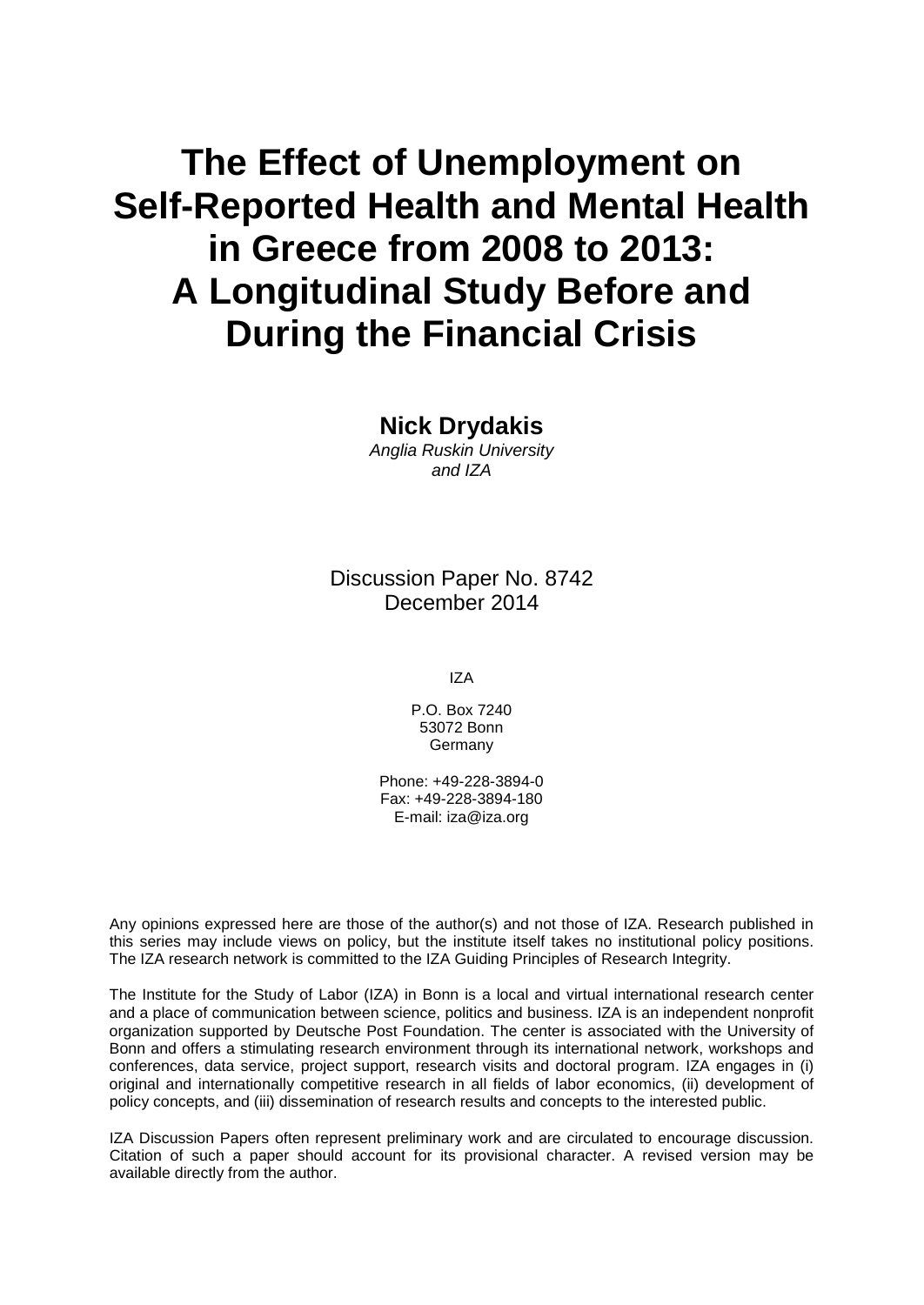IZA Discussion Paper No. 8742 December 2014

## **ABSTRACT**

## **The Effect of Unemployment on Self-Reported Health and Mental Health in Greece from 2008 to 2013: A Longitudinal Study Before and During the Financial Crisis**

The current study uses six annual waves of the Longitudinal Labor Market Study (LLMS) covering the 2008-2013 period to obtain longitudinal estimations suggesting statistically significant negative effects from unemployment on self-reported health and mental health in Greece. The specifications suggest that unemployment results in lower health and the deterioration of mental health during the 2008-2009 period compared with the 2010-2013 period, i.e., a period in which the country's unemployment doubled as a consequence of the financial crisis. Unemployment seems to be more detrimental to health/mental health in periods of high unemployment, suggesting that the unemployment crisis in Greece is more devastating as it concerns more people. Importantly, in all specifications, comparable qualitative patterns are found by controlling for unemployment due to firm closure, which allows us to minimize potential bias due to unemployment-health related reverse causality. Moreover, in all cases, women are more negatively affected by unemployment in relation to their health and mental health statuses than are men. Greece has been more deeply affected by the financial crisis than any other EU country, and this study contributes by offering estimates for before and during the financial crisis and considering causality issues. Because health and mental health indicators increase more rapidly in a context of higher surrounding unemployment, policy action must place greater emphasis on unemployment reduction and supporting women's employment.

JEL Classification: C23, C33, E24, I12

Keywords: self-reported health, self-reported mental health, unemployment, financial crisis

Corresponding author:

Nick Drydakis Lord Ashcroft International Business School Anglia Ruskin University East Road Cambridge, BB1 1PT United Kingdom E-mail: [nick.drydakis@anglia.ac.uk](mailto:nick.drydakis@anglia.ac.uk)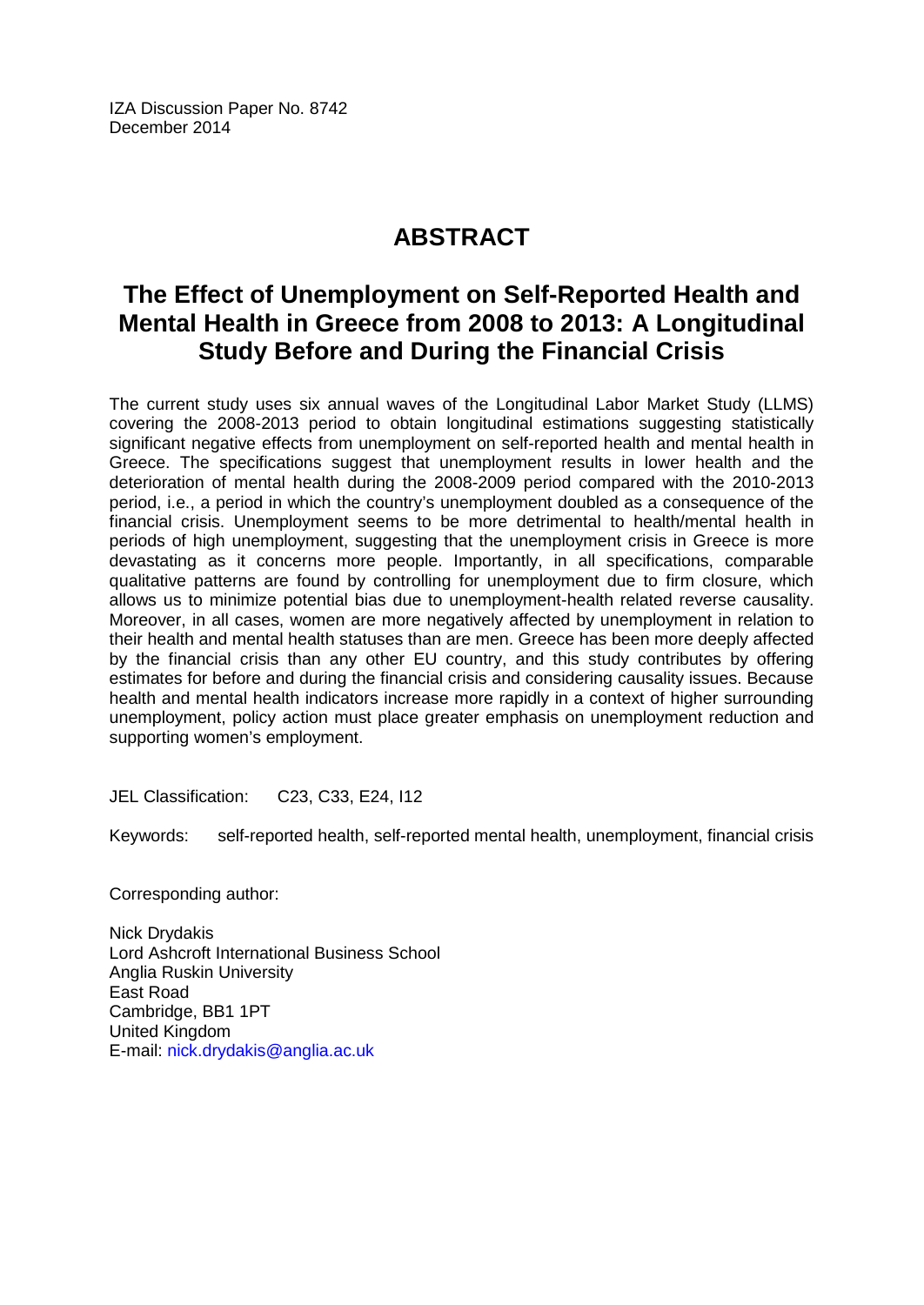#### **1. Introduction**

The current study examines the effects of unemployment on self-reported health and mental health status in Greece using the Longitudinal Labor Market Study (LLMS), a unique longitudinal data set covering the 2008-2013 period. The 2008-2013 LLMS data set contains sequential annual observations for a great many individuals and information about labor market status, personal income, per capita household income, and health and mental status in six subintervals of these individuals' life cycles. These data provide us with a unique opportunity to formulate hypotheses and establish temporal relationships between unemployment and health/mental health.

The current study has several strengths. First, by focusing on the 2008-2009 and 2010-2013 periods, we examine how health and mental health were affected by unemployment during a period in which unemployment doubled as a consequence of the financial crisis. We are particularly interested in examining whether unemployment has a greater negative impact on health/mental health at a time when the economy is experiencing higher unemployment generally. Given that Greece has experienced the highest levels of unemployment and income loss among the countries of the EU region and OECD during the current financial crisis (OECD, 2014), it is important from an international perspective to examine how a severe increase in unemployment experienced by an EU member state can affect self-rated health and mental health and to suggest evaluations and policy implications. Second, the findings are based on two measures of selfreported well-being, health and mental health status, which are perceived to be reliable predictors of clinical outcomes and mortality (Bowling, 2004; Franzini et al., 2005; Johansen, et al., 2006) and will allow us to offer well-informed estimations on the relationships under consideration. Third, by utilizing valuable information regarding involuntary unemployment, we are able to address unemployment-health related reverse causality and offer firm estimations on the relationship between unemployment and health/mental before and during the financial crisis. Finally, we provide Greek fixed effect estimates on the effect of unemployment on individuals' health and mental health status before and during the financial crisis, estimates that are not currently available in Greece.

From a policy perspective, it is essential to evaluate whether unemployment has negatively or positively affected health and mental health in countries where unemployment increased during the financial crisis. If unemployment exerts positive rather than negative effects on health and mental health status, social policy should be well informed before establishing strategic plans. Thus, if the social cost of unemployment is lower than typically assumed, social planners should be aware; if unemployment causes a greater deterioration in individuals' health during periods of financial crisis, policy makers should work even harder to return the unemployed to the labor market. A clear understanding of the relationship between unemployment and health/mental health is vital for policy design aimed at improving general health and narrowing social inequality.

The remainder of the paper is organized as follows. The next section presents the research hypotheses. Section 3 describes the data set and variables, and Section 4 presents the descriptive statistics. Section 5 presents the estimation framework and results, and is followed by a discussion and conclusions.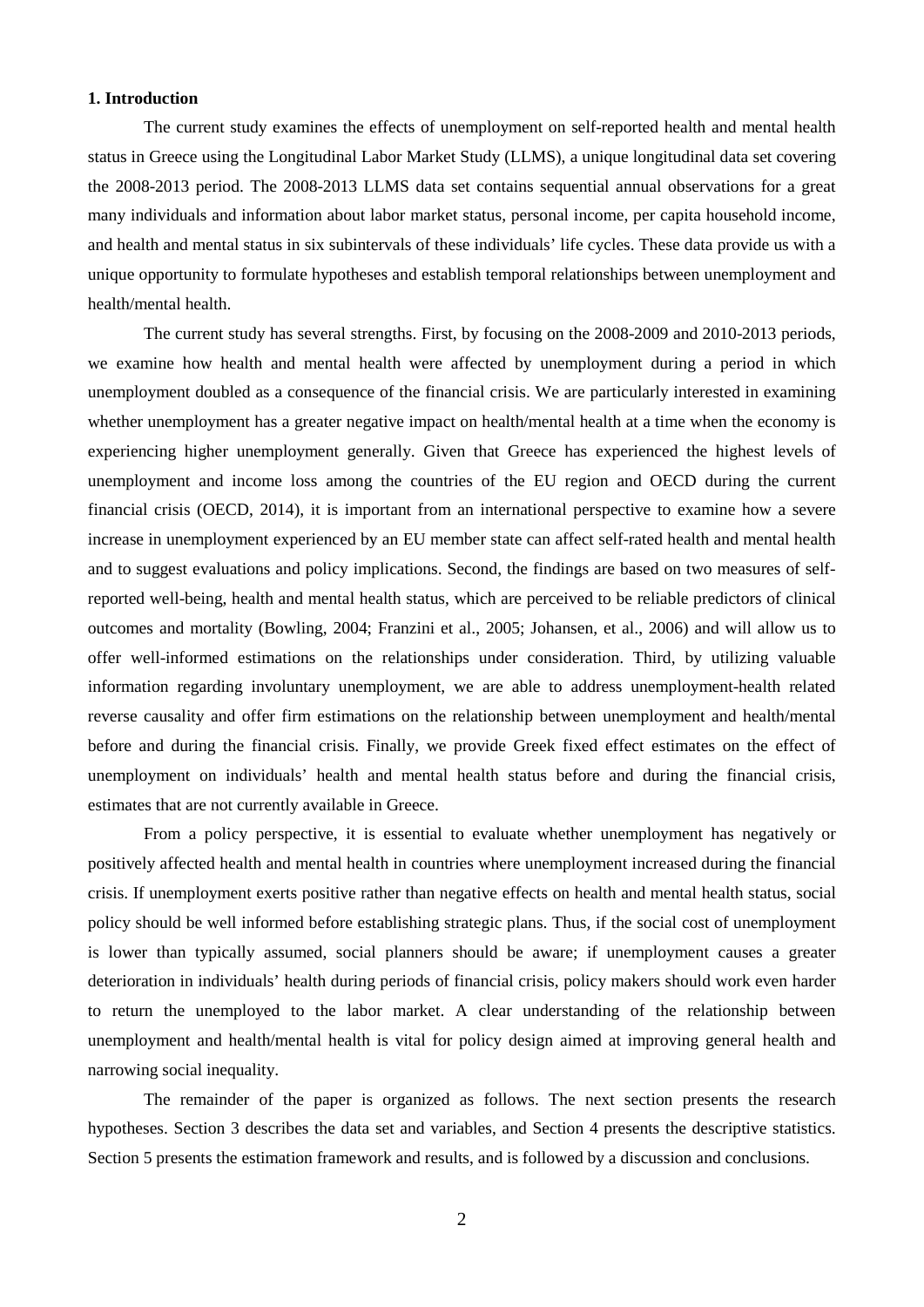#### **2. Theoretical framework**

International studies demonstrate that unemployment can have a serious negative impact on health and mental health indicators. In a meta-analysis of 237 cross-sectional and 87 longitudinal studies, Paul and Moser (2009) estimate that unemployed persons exhibit greater distress than employed persons. Additionally, Goldman (2001) and Kawachi and Wamala (2006), in their seminal social epidemiology reviews, demonstrate a strong negative correlation between individual health and the experience of unemployment. Similarly, Bramba and Eikemo (2009) utilize EU cross section data for 23 countries for the period 2000-2002 and find a consistent relationship between unemployment and poor self-reported health. Based on the most well-known theories that have been applied to the problem of unemployment, there is agreement that unemployment can be detrimental to an individual's well-being (Kawachi and Wamala, 2006). The absolute income effect hypothesis suggests that income loss due to unemployment decreases investments in health-enhancing goods and results in health and mental health deterioration (Grossman, 1972, 2000; Kawachi, and Berkman, 2000). Job loss is found to be related to restricted access to medical health care and higher mortality rates (Kawachi and Wamala, 2006).

In addition, the stress vulnerability model suggests that high-risk lifestyle behaviors – such as growth in unhealthy eating habits, smoking and alcohol use – are related to health status deterioration accompanying unemployment (Brackbill et al., 1995; Laitinen et al., 2002; Kawachi and Wamala, 2006). Adopting a negative health behavior after a job loss is perceived to be a method of coping with the stress of being stripped of a social role and social networks (Kawachi and Wamala, 2006). Indeed, the deprivation model and the vitamin model – which are primarily concerned with the psychosocial consequences of unemployment – suggest that unemployment severely frustrates the human desire for agency and selfdirectedness (Jahoba, 1981; 1982, Warr, 1987; 2007). Several studies have demonstrated that unemployment can result in mental health deterioration because unemployed individuals are stripped of certain functions of employment, including time structure, social contact, a collective purpose, status, activity, goals, physical security, and valued social position (Jahoba, 1981; 1982, Warr, 1987; 2007; Fryer and Payne, 1986; Kawachi and Wamala, 2006; Tefft, 2011). Simultaneously, it has been suggested that acute and chronic stressors follow the unemployed because decreases in economic resources can be stressful for the unemployed individual and his/her family; moreover, such stressors have been found to relate to changes in physiological regulation, which leads to poor health (Kawachi and Wamala, 2006). Consistent with prior theoretical considerations and empirical results, we formulate the following as the first hypothesis related to unemployment and health/mental health status:

#### *Hypothesis 1.a (1.b): Unemployment may result in lower health (mental health) status.*

Our data set covering the 2008-2013 period also enables us to examine whether the effects of unemployment on health and mental health status during the 2008-2009 period are different from those of the 2010-2013 period. The rationale is to examine whether health and mental health deteriorated more rapidly among the unemployed in the 2010-2013 period, when the unemployment level was higher than in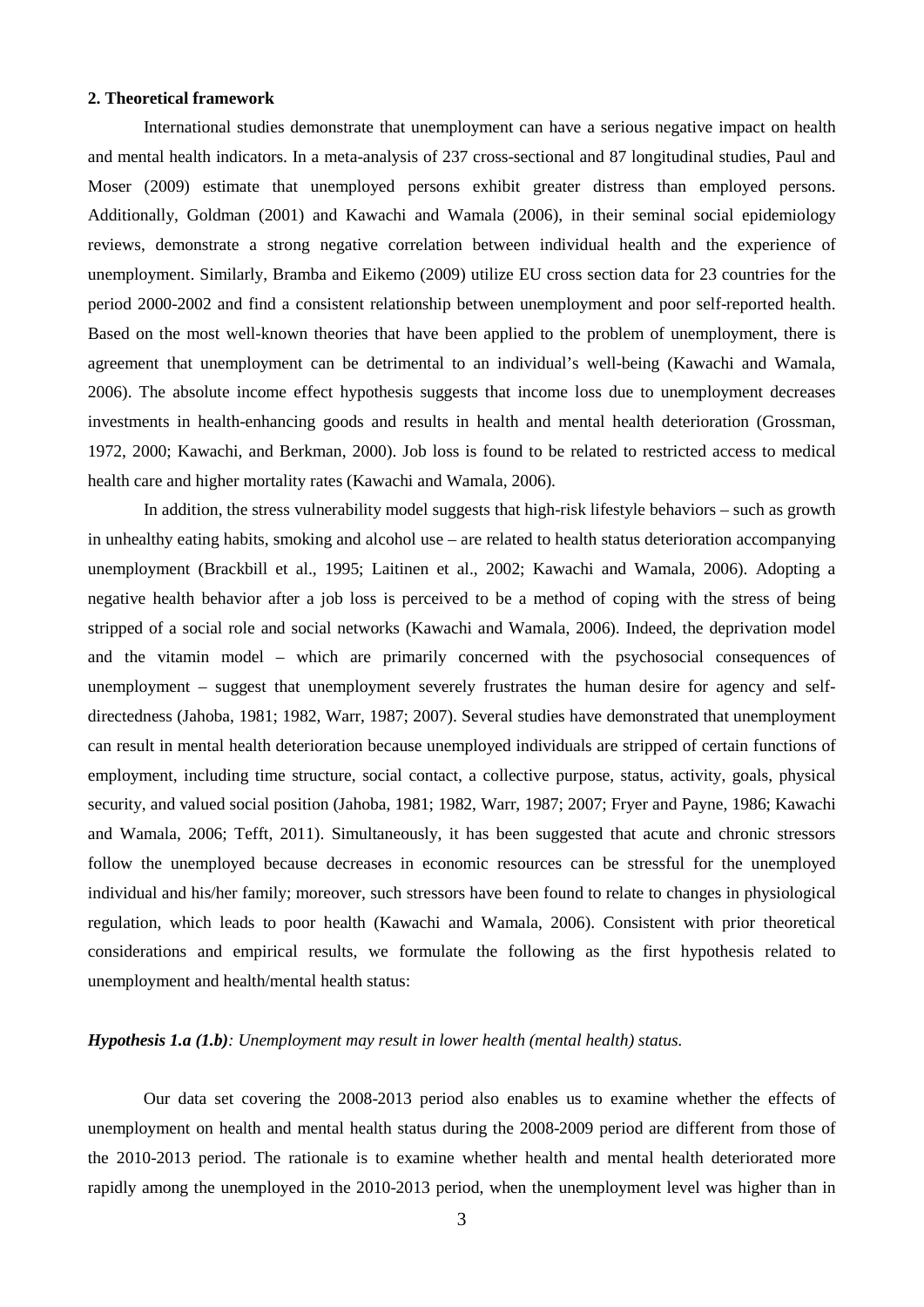the 2008-2009 period. In 2010, Greece entered one of the most serious economic downturns in its modern history (Eurostat, 2011a). In 2008, Greece was ranked as the  $27<sup>th</sup>$  largest economy in the world (Eurostat, 2011a); however, when the international financial crisis struck, Greece began to face socioeconomic turmoil (European Central Bank, 2011; International Monetary Fund, 2013). In 2009, the crisis had not yet become part of the everyday life of the Greek population (European Central Bank, 2011; Eurostat, 2011b). In 2010, however, the country was placed under the supervision of the European Commission, the European Bank and the International Monetary Fund, and its leaders signed a series of economic adjustment programs to avoid sovereign default (European Central Bank, 2011).

The financial crisis had its strongest impact on the labor market, where unemployment reached the unprecedented rate of 21% in 2010-2013, compared with 9.7% in 2008-2009 and 9.5% during the 2000-2007 period (International Monetary Fund, 2013). Long-run unemployment (i.e., more than 12 months of continued unemployment) doubled from approximately 8% in 2008-2009 to 16% in 2010-2013 (International Monetary Fund, 2013). Minimum wages were cut by over 20%, and real GDP contracted 24% in 2010-2013, making this peacetime recession one of the deepest ever in an industrialized economy (International Monetary Fund, 2013; Kentikelenis et al., 2014). The financial crisis in Greece was accompanied by lowered labor demand, reduced family incomes, higher debt, significant cuts in the funding of health-care systems, and tightened access to health-care services (International Monetary Fund, 2013; Kentikelenis et al., 2014). Public spending on health was reduced by 24.3% in real terms (OECD, 2013), and hospital budgets were cut by more than 40%, whereas demand increased by approximately 25% (Kentikelenis et al., 2011). The percentage of the population living on or below the poverty line has increased by 25% during the period 2010-2013, and the unemployed comprised a large proportion of the groups at high risk of poverty (Bank of Greece, 2014). In addition, during the period 2010-2013, the share of Greek people saying that they could not afford basic needs (food and medicine) doubled compared with the pre-crisis period (OECD, 2014), and the unemployed faced the risk of social exclusion due to severe income reductions (Bank of Greece, 2014).

Reflecting on the absolute income effect hypothesis (Grossman, 1972, 2000), vulnerability model (Brackbill et al., 1995), deprivation model (Jahoba, 1981; 1982) and vitamin model (Warr, 1987; 2007) it could be ventured that higher unemployment during the 2010-2013 period may lead to poorer health and mental health compared with the 2008-2009 period. The psychosocial burden of the unemployed may be greater during the financial crisis than before because increased unemployment reduced their chances of finding a job, putting them at much greater risk of long-term unemployment, a situation that entails higher uncertainty, insecurity, loss of self-esteem, and economic struggles to survive (OECD, 2014). Particularly in Greece, where the unemployed are only eligible to receive unemployment benefits for one year and where long-term unemployment doubled during the 2010-2013 period compared with the 2008-2009 period (International Monetary Fund, 2013), a greater number of unemployed people during the 2010-2013 period faced income reductions due to the discontinuation of their unemployment benefits before finding a new job. In addition, the reduced spending on national support health services during the 2010-2013 period (OECD, 2013) may have had a greater negative impact on unemployed people's well-being. During the 2010-2013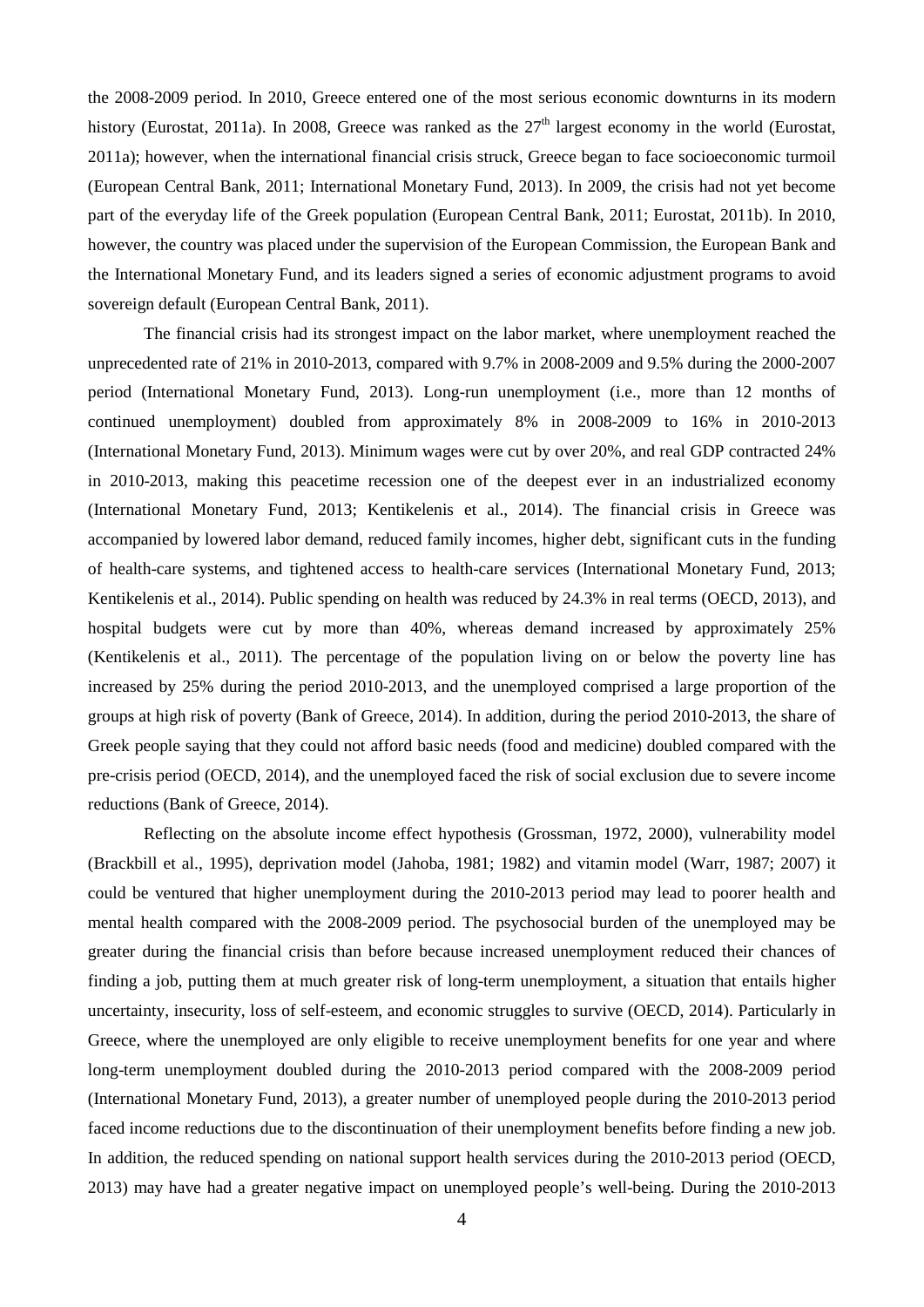period, an increased number of unemployed people tended to rely more on the reduced public health resources, which affected the quantity and quality of health services provided with a potential direct adverse effect on unemployed people's well-being (International Monetary Fund, 2013; OECD, 2014; OECD, 2013; Simou and Koutsogeorgou, 2014). Austerity measures that reduced public spending on health (OECD, 2013) combined with harder economic struggles due to increased long-term unemployment on the individual level (OECD, 2014) may have resulted in the increased deterioration of well-being for the unemployed during the 2010-2013 period.

Indeed, several international studies suggest that various well-being indicators and health behaviors are negatively affect by economic recessions. Using a fixed effect model for a panel sample of 13 EU countries for the period 1977-1996, Economou et al. (2008) estimate that unemployment positively affects mortality rates during a recession. In Germany, Chadi (2011) uses a fixed effect model to estimate that for the period 1999-2009, unemployment seems to be more hurtful to life-satisfaction when economic hardships and unemployment are higher. A recent longitudinal study conducted in the US by Kalousova and Burgard (2014) estimates that for the period 2009-2011, unemployment experience is associated with increased hazards of beginning marijuana use. Similarly, review studies by Goldman-Mellor et al (2010), Catalano et al. (2011) and Henkel (2011) suggest that economic decline increases the risk of psychological and behavioral morbidity and mental health problems, including depression, and that the consumption of alcohol and drugs is higher among those who experience unemployment during poor economic conditions. At the same time, long-term exposure to unhealthy diets and the consumption of alcohol/drugs is related to the development of chronic diseases, mental health deterioration and increased mortality (Kawachi and Wamala, 2006). Consistent with prior theoretical considerations and empirical results, we formulate the following as the second hypothesis related to unemployment and health/mental health status based on different time periods:

**Hypothesis 2.a (2.b)**: During the 2010-2013 period, unemployment may result in higher deterioration of health (mental health) status compared with the 2008-2009 period.

In the current study, after estimating the magnitude of the unemployment effect on health/mental health during the period of the financial crisis (2010-2013) compared with the pre-crisis period (2008-2009), we reflect on the corresponding theoretical frameworks that can evaluate our study's outcomes and provide links between existing studies and offer policy implications driven by the estimated patterns.

#### **3. Data set**

The current research was administered as part of the Longitudinal Labor Market Study (LLMS) conducted via telephone by Anglia Ruskin University in the UK and the University of Piraeus in Greece. The LLMS is an ongoing longitudinal yearly data set beginning in 2008. The data set includes several demographic and health questions. During the sample period (2008-2013), surveyed individuals hung up immediately in 2,979 cases (10.68%); refused to be interviewed in 1,261 cases (4.52%); and did not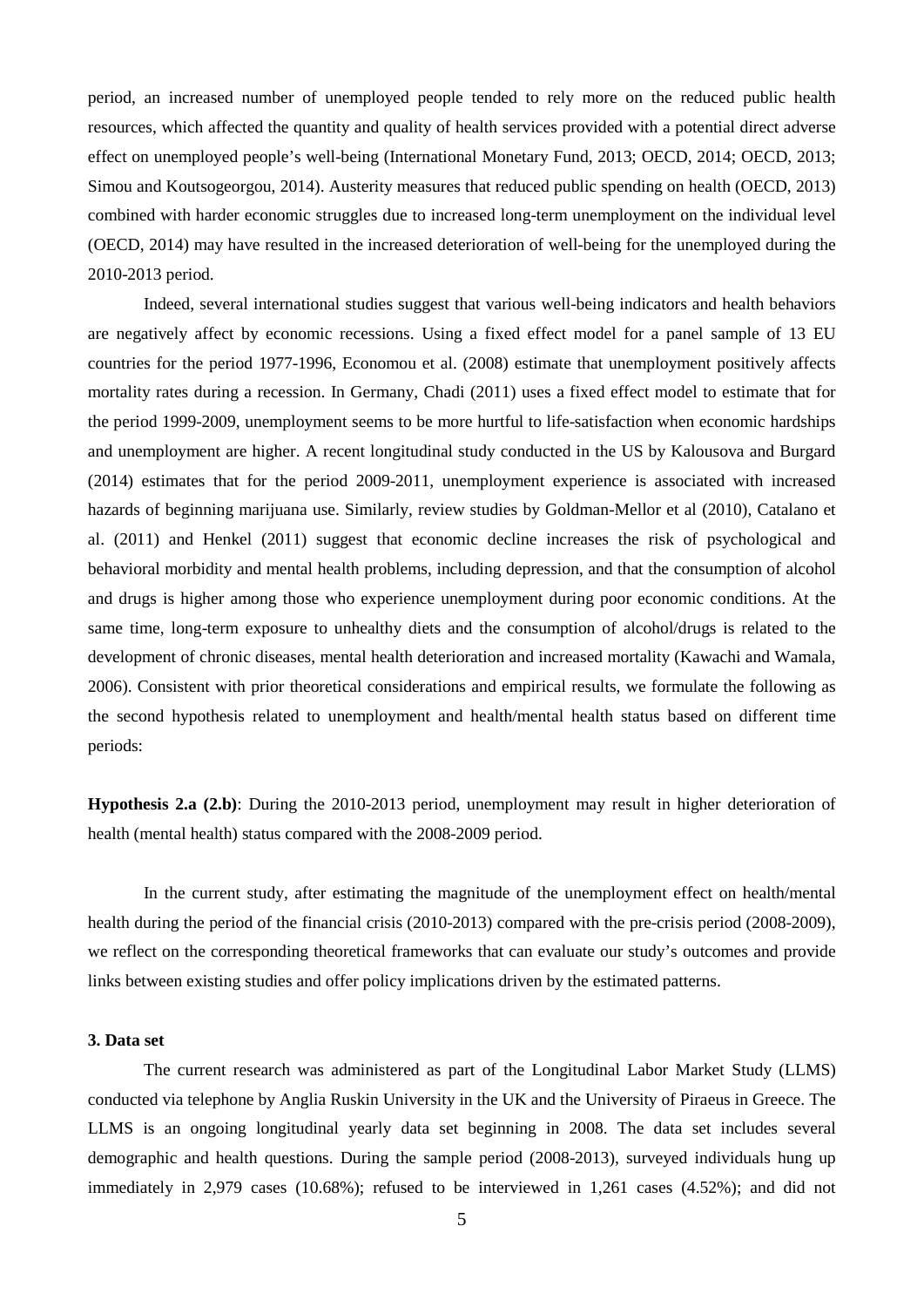complete interviews (i.e., missing data) in 2,040 cases (7.31%). Thus, there were 21,609 cases (77.48%) of successfully completed interviews, which yielded a valid sample. The response rate wave by wave and across waves did not vary in a statistically significant way. The maximum deviation from the mean was between -2.09% and 1.69%. As in all studies of this type, we excluded self-employed individuals from the sample, reducing it by 2,968 observations (or 13.73%). The total valid base sample size excluding the selfemployed was an unbalanced panel of approximately 8,557 men (48.30%) and 9,156 women (51.69%). This total corresponded to subsamples for each wave of between 1,418 and 1,447 men and between 1,553 and 1,510 women.

To measure health status, the classic self-rated health condition was used, which asks respondents to rate their health as excellent, very good, good, fair, or poor (Bowling, 2004). The possible range of scores is 1 to 5, with higher scores (5) indicating poor health. A substantial body of international research has reported this item to be significantly and independently associated with specific health problems, use of health services, changes in functional status, recovery from episodes of ill health, mortality and respondents' sociodemographic characteristics (Bowling, 2005; Johansen, et al., 2006; Schmitz, 2011). Indeed, Franzini et al. (2005, p.789) claim that 'Twenty years of empirical evidence indicates that self-rated health condition is a powerful and reliable predictor of clinical outcomes and mortality.' Mental health was measured using the CES-D scale (20 items), which is defined by the Centre for Epidemiologic Studies and measures the existence of depressive mental health symptoms for the previous week (e.g., depressed, everything an effort, restless sleep, not happy, lonely, sad, could not get going, and did not enjoy life). The possible range of scores is zero to 60, with higher scores indicating the presence of more depressive symptoms. Over a period of 35 years, studies have confirmed the validity and reliability of this score as a screening instrument for evaluating major depression, subjective well-being, and disposition (Meads et al., 2006; Stanbury et al., 2006).

The independent variables used to explain the formation of health status and mental health are those most frequently used in socioeconomic studies (Fuchs, 2004; Lemieux, 2006), which include an individual's age and level of higher education. In addition, an individual's employment status, personal income (net/monthly), per capita household income (net/monthly), region (capital city) and year/period dummies are used. In the case of a job termination, the 2008-2013 LLMS asks for the reason. The possible reasons include firm closure, resignation, dismissal, and end of a temporary job. Finally, in the case of annual changes in income (personal and per capita household), the 2008-2013 LMS asks about the actual amount of income change due to the financial crisis. The variable '*annual change in personal income due to the financial crisis*', and '*annual change in per capita household income due to the financial crisis*' are continuous variables that take negative values in the case of negative changes (actual income loss) and positive values in the case of positive changes (actual income gain).

#### **4. Descriptive statistics**

Table 1 presents the descriptive statistics for the 2008-2013 period. Panel I offers descriptive statistics for men, Panel II offers the same statistics for women, and Panel III presents these same statistics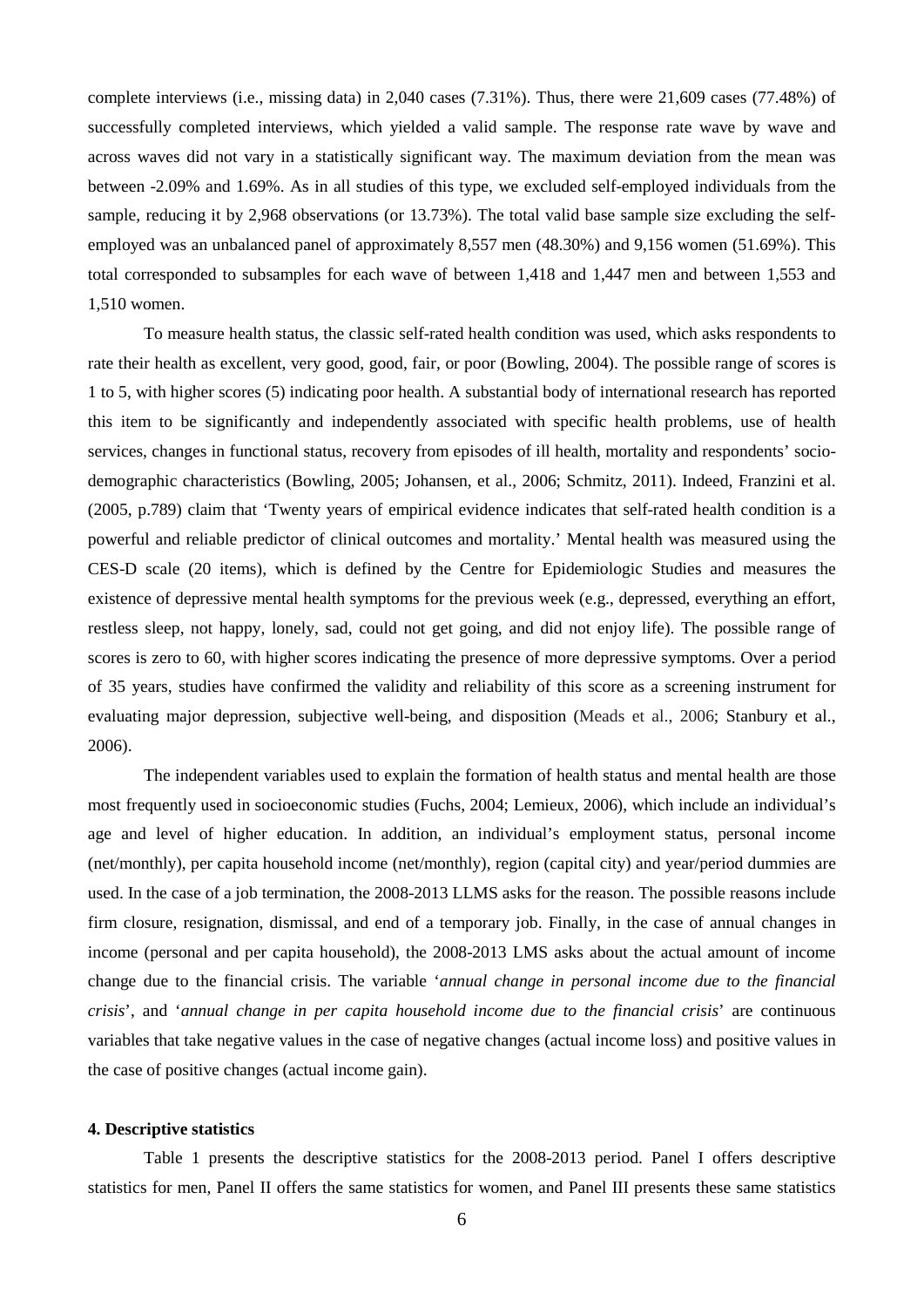for both men and women. The sample composition was weighted in accordance with the gender, age and place of residence distributions to match the 2011 population census. With a 95% confidence level, the maximum sampling error was between -1.13% and 2.03%. Qualitatively (in terms of statistical significance), the descriptive statistics, correlation matrix and regression outcomes are comparable with or without weighting. If we focus on Panel III, 48.30% are men, the mean age is 39.41 years, the personal monthly income (net) is  $\text{\textsterling}884.83$  and the per capita monthly household income (net) is  $\text{\textsterling}422.19$ . In addition, 62.18% of the respondents are employed, and 21.04% are unemployed. The remaining percentage consists of inactive or retired persons and students. A total of 36.03% of respondents live in Athens, the capital of Greece. Importantly, during the 2008-2013 period, individual personal monthly income sank (income loss) by €301.37, and per capita monthly household income was reduced by €147.72 during the same period.

#### **[Table 1]**

Table 2 presents employed and unemployed individuals' health statuses for the 2008-2013 period (Panel I), 2008-2009 period (Panel II) and 2010-2013 period (Panel III). For the 2008-2013 period, our results show that unemployed people face more impaired health than do employed people (3.21 versus 2.48, t=8.34, p=0.00). In addition, unemployed people face more negative mental health symptoms than do employed people  $(12.67 \text{ versus } 9.39, t=12.28, p=0.00)$ . Importantly, the health difference between unemployed and employed individuals is smaller (2.97-2.28=0.69) in the 2008-2009 period than for the same group of individuals during the 2010-2013 period (3.48-2.52=0.96). The assigned difference between the periods is statistically significant ( $t=10.14$ ,  $p=0.00$ ). To gain insights into this pattern, the same table shows that in the former period, the unemployment rate is 11.84%, whereas in the latter period, the unemployment rate is 25.18% (Z=36.15, p=0.00). Over the former period, individuals' monthly personal income loss equals  $\in$  0.57 (t=0.416, p=0.16) or 0.78% (Z=1.01, p=0.138), whereas over the latter period, the monthly personal income loss equals  $\text{\textsterling}55.65$  (t=65.53, p=0.00) or 26.83% (Z=36.42, p=0.00). Comparable patterns are observed if we compare individuals' mental health between the periods. There appear to be positive relationships among unemployment, income loss and health/mental health deterioration.

#### **[Table 2]**

To examine these considerations, we present a 6x6 longitudinal correlation matrix in Table 3 (Maadooliat et al., 2013). The results suggest that unemployment is positively correlated with impaired health  $(r=0.73, p=0.00)$  and deteriorated mental health  $(r=0.68, p=0.00)$ . Further, unemployment is negatively correlated with personal income  $(r=0.84, p=0.00)$  and per capita household income  $(r=0.67, p=0.67)$ p=0.00). Additionally, there is a negative correlation between personal income and impaired health (*r*=-0.65, p=0.00) and between personal income and deteriorated mental health (*r*=-0.71, p=0.00). Comparable patterns hold between per capita household income and deteriorated health/mental health. Furthermore, impaired health is positively correlated with deteriorated mental health ( $r=0.51$ ,  $p=0.00$ ). It is also observed that unemployment ( $r=0.73$ ,  $p=0.00$ ), health deterioration ( $r=0.62$ ,  $p=0.00$ ) and mental health deterioration (*r*=0.82, p=0.00) are positively correlated with the 2010-2013 time trend. Moreover, a negative correlation holds for personal income (r=-0.61, p=0.00), per capita household income (r=-0.58, p=0.00) and the 2010-2013 time trend. A multivariate analysis that considers and minimizes heterogeneities and causalities is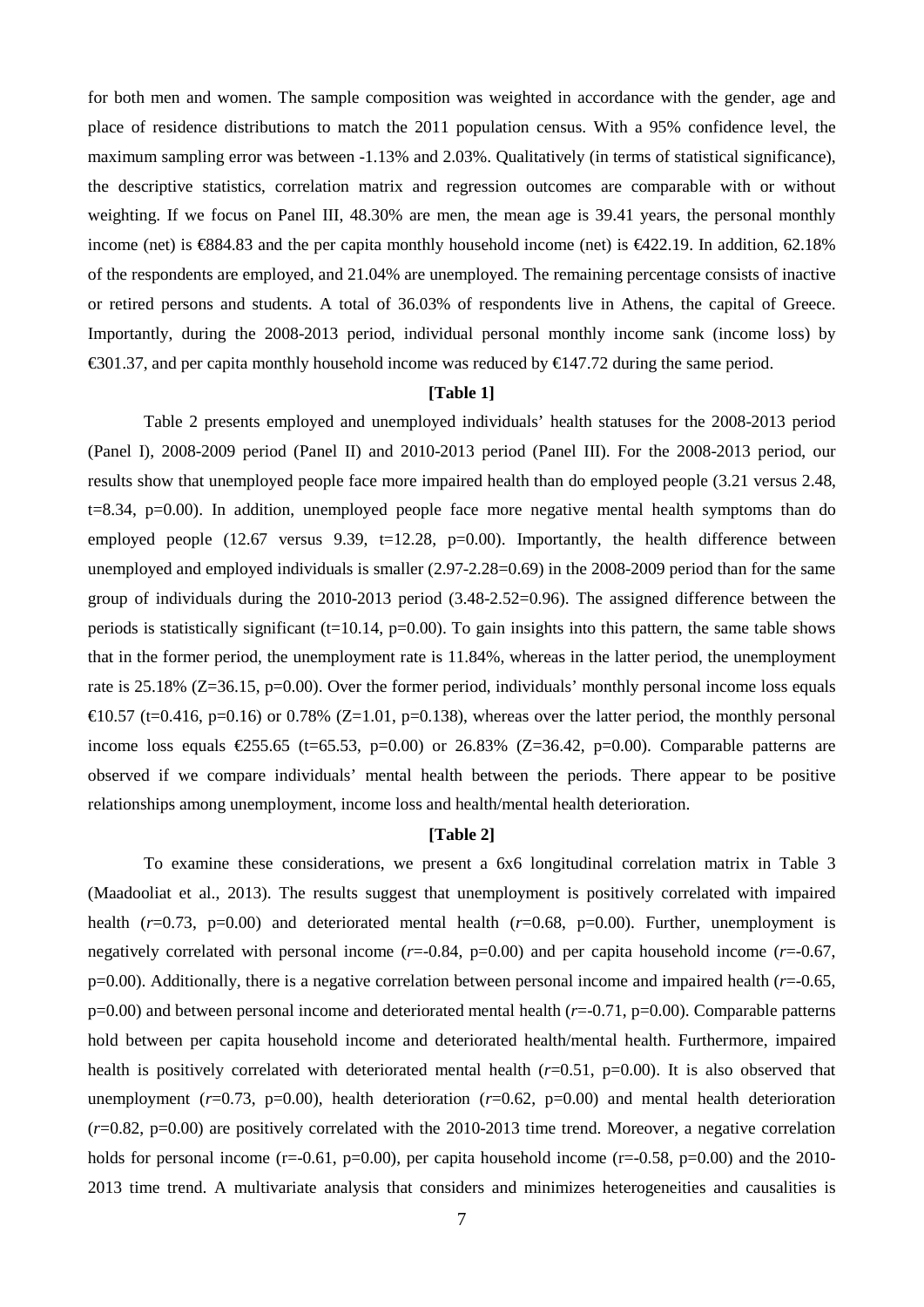important for estimating the relationship between unemployment and health/mental health status and for providing answers to this study's hypotheses.

#### **[Table 3]**

#### **5. Estimation strategy**

The regression sample is restricted to interviewees between 18-65 years old who belong in the labor force. To be included in the sample, an individual must be unemployed or have been employed at least once over the 2008-2013 period. Individuals who are out of the labor force are dropped from the regression sample at the time that they leave the labor force. Individuals who return to the labor force after having left it re-enter the sample. The 2008-2013 Longitudinal Labor Market Study data set enables us to use an ordered logit fixed effect model, as used by Ferrer-i-Carbonell and Frijters (2004) and applied in Frijters et al. (2004a, b), to address unobserved heterogeneity and provide an indication of the relationships under consideration. Because health deteriorations are a likely consequence of unemployment, fixed effect models considering several periods can capture and control whether changes in workforce status and wealth coincide with changes in health (Ferrer-i-Carbonell and Frijters; 2004; Schmitz, 2011). Although a random effects model is a possible alternative specification, a Hausman test revealed that this alternative is not supported by the data and that a fixed effect model is therefore preferred.

To test the effect of unemployment on health the fixed effect ordered logit model is given by

$$
HS_{it} = U'_i b_{i1t} + X'_i b_{i2t} + A'_i g_i + u^*_{it}
$$
 Equation I

where HS is a vector of self-reported health status; U is a dummy variable for unemployment status; X is a vector of individual characteristics, i.e., age, higher education, personal income, per capita household income, capital city; A is the unobservable component of an individual's characteristics to be fixed over a short time period; i refers to individuals; t measures time; and  $u_{it}^{*}$  is the error component and varies over both individuals and time. The time-invariant variable, gender, cannot be included; however, equation 1 is estimated separately for men and women to capture potential differences. A positive (negative)  $b_1$ corresponds to health deterioration (improvement) due to unemployment. Recall that high health scores (i.e., 4 and 5) indicate deteriorating/poor health.

In equation I, we also control for unemployment due to firm closure. We wish to examine whether involuntary unemployment entails a deterioration in health and thus offer estimations after minimizing unemployment-health related reverse causality. Focusing on involuntary unemployment allows the effect of unemployment on health to be examined in situations in which poor health or mental health is not the cause of unemployment (Sullivan and von Wachter, 2009; Eliason and Storrie, 2009; Paul and Moser, 2009). Under this assumption, studies have shown that unemployment due to firm closure nonetheless entails deterioration in health and mental health (Eliason and Storrie, 2009; Paul and Moser, 2009). Note, however, that in equation I, the unemployment effect on health status is estimated "gross of" income loss; that is, the annual personal income loss and the annual per capita household income loss are not included in the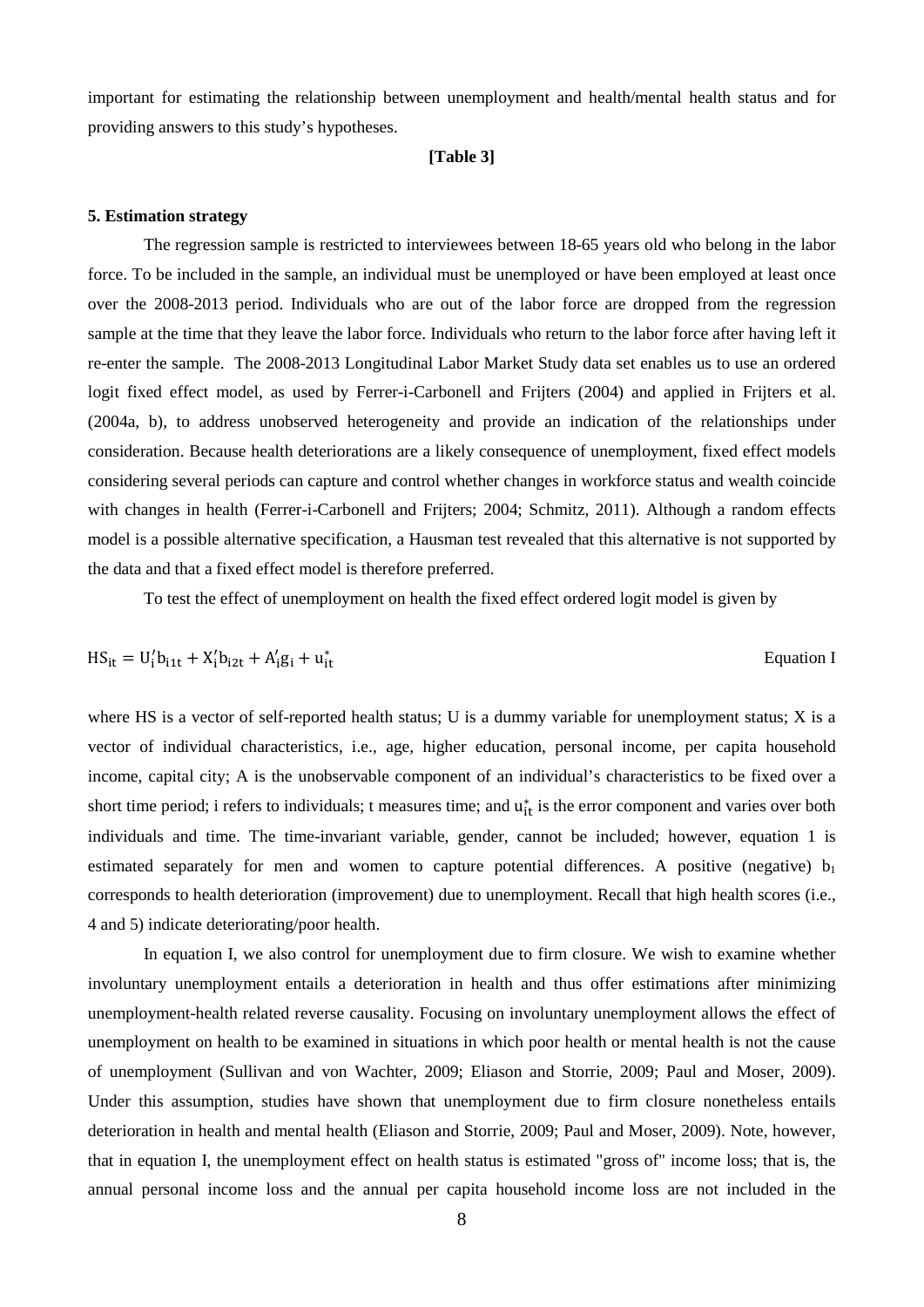regression. Based on our theoretical framework, because one of the main mechanisms through which unemployment impairs health/mental health is income loss, we suggest that it should not be kept constant in the regression. Hence, the possible effects of unemployment on health are a combination of monetary and non-monetary losses.

To test whether health status is more or less negatively affected by unemployment during the 2010- 2013 period compared with the 2008-2009 period, equations I is re-estimated separately for both periods. Separate estimations per gender are offered, and unemployment due to firm closure is also included as explained above.

In addition, equation I is re-examined to test the effect of unemployment on mental health status. Because the mental health symptom (CES-D 20 items) scale lies between 0 and 60, we use fixed effect linear models (Dustmann et al., 2007; Schmitz, 2011). Consistent with Ruhm (2000; 2005), we present and evaluate the predicted effect of a one point rise in the specified variable (from the mean value for continuous variables and from zero to one for dummy variables) on health and mental health in the analysis of the results that follow, with other regressors evaluated at the sample means. In all health/mental health models, sandwich estimators are used to compute robust standard errors.

#### **6. Estimations**

#### *6.1 Health estimations*

Model I of Table 4 presents the health status estimations from equation I. Specifications A to C present estimations for men. Specification A reveals a negative unemployment effect on health on the order of 0.53 percentage points (or 0.18%). There appears to be a positive relationship between unemployment and impaired health. Thus, Hypothesis 1.a is accepted. Additionally, it is estimated that unemployment due to firm closure negatively affects health status by 0.32 percentage points (or 0.11%). Thus, unemployment negatively affects health after minimizing unemployment-health related reverse causality, supporting the robustness of our hypothesis and empirical findings.

Moreover, Specification B shows that unemployment during the 2008-2009 period entails a negative effect on health on the order of 0.38 percentage points (or 0.13%), whereas Specification C shows that unemployment during the 2010-2013 period entails a higher negative effect on health on the order of 0.62 percentage points (or 0.21%). The estimations suggest that during the 2010-2013 period, unemployment leads to higher health deterioration compared to the 2008-2009 period. Hypothesis 2.a is accepted. Importantly, Specification B shows that unemployment due to firm closure during the 2008-2009 period entails a negative effect on health on the order of 0.28 percentage points (or 0.09%), whereas Specification C shows that unemployment due to firm closure during the 2010-2013 period entails a higher negative effect on health on the order of 0.41 percentage points (or 0.14%). That is, even after minimizing unemploymenthealth related reverse causality the estimations suggest that during the 2010-2013 period, unemployment leads to higher health deterioration compared to the 2008-2009 period.

#### **[Table 4]**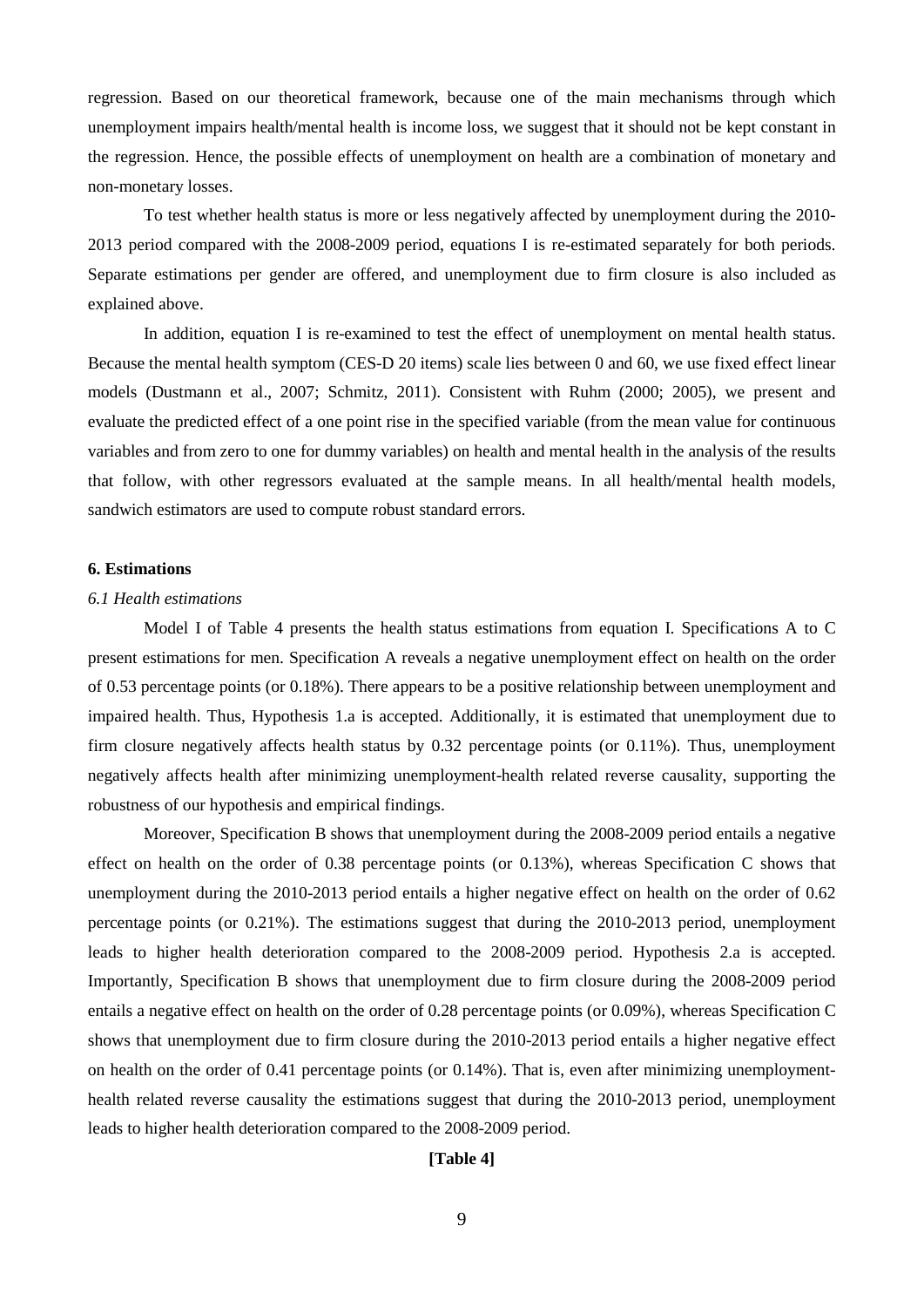In Specifications D to F, we replicate the estimation strategy presented above to offer health results for women. As observed, the outcomes are qualitatively comparable to those of men. Thus, Hypotheses 1.a and 2.a are accepted for women. As it is observed there is a positive relationship between unemployment and impaired health, and firm closure negatively affects health status. In addition, during the 2010-2013 period, unemployment and unemployment due to firm closure lead to higher health deterioration compared to the 2008-2009 period.

In all specifications, however, women's health is affected more negatively by unemployment/unemployment due to firm than men's. For instance, in Specification D, a negative unemployment effect on health for women on the order of 0.62 percentage points (or 0.21%) is observed. For men, the relevant coefficient is equal to 0.53 percentage points (or 0.18%). Similarly, Specification F shows that unemployment during the 2010-2013 period entails a negative effect on health for women on the order of 0.81 percentage points (or 0.27%). For men, the relevant coefficient is equal to 0.62 percentage points (or 0.21%).

#### *6.2 Mental health estimations*

Model II of Table 4 presents the mental health status estimations from equation I. Estimations for men are presented in Specifications A to C. As observed in Specification A, unemployment negatively affects mental health on the order of 3.18 percentage points (or 0.30%). Hypothesis 1.b is accepted. Moreover, it is estimated that unemployment due to firm closure negatively affects mental health by 2.95 percentage points (or 0.28%) supporting the robustness of Hypothesis 1.b. Additionally, in Specification B, it is observed that unemployment during the 2008-2009 period entails a negative effect on mental health on the order of 3.01 percentage points (or 0.28%), whereas in Specification C, it is shown that unemployment during the 2010-2013 period entails a higher negative effect on mental health on the order of 4.93 percentage points (or 0.46%). Thus, Hypothesis 2.b is accepted. It seems that unemployment leads to higher mental health deterioration during the 2010-2013 period compared with the 2008-2009 period. Similarly, it is observed that during the 2010-2013 period, unemployment due to firm closure leads to higher mental health deterioration compared with the 2008-2009 period.

#### **[Table 4]**

Mental health estimations for women are presented in Specifications D to F. As observed in Specification D, there is a positive relationship between unemployment and poor mental health. Thus, Hypothesis 1.b is accepted. Importantly, it is observed also that unemployment due to firm closure negatively affects mental health status supporting Hypothesis 1.b. Moreover, in Specifications E and D, it is estimated that during the 2010-2013 period unemployment entails higher mental health deterioration compared with the 2008-2009 period. Thus, Hypothesis 2.b is accepted. Also, it is observed that during the 2010-2013 period, unemployment due to firm closure leads to higher mental health deterioration compared with the 2008-2009 period.

As observed, however, in all specifications, women's mental health is affected more negatively by unemployment/unemployment due to firm closure than is men's. For example, in Specification D, women's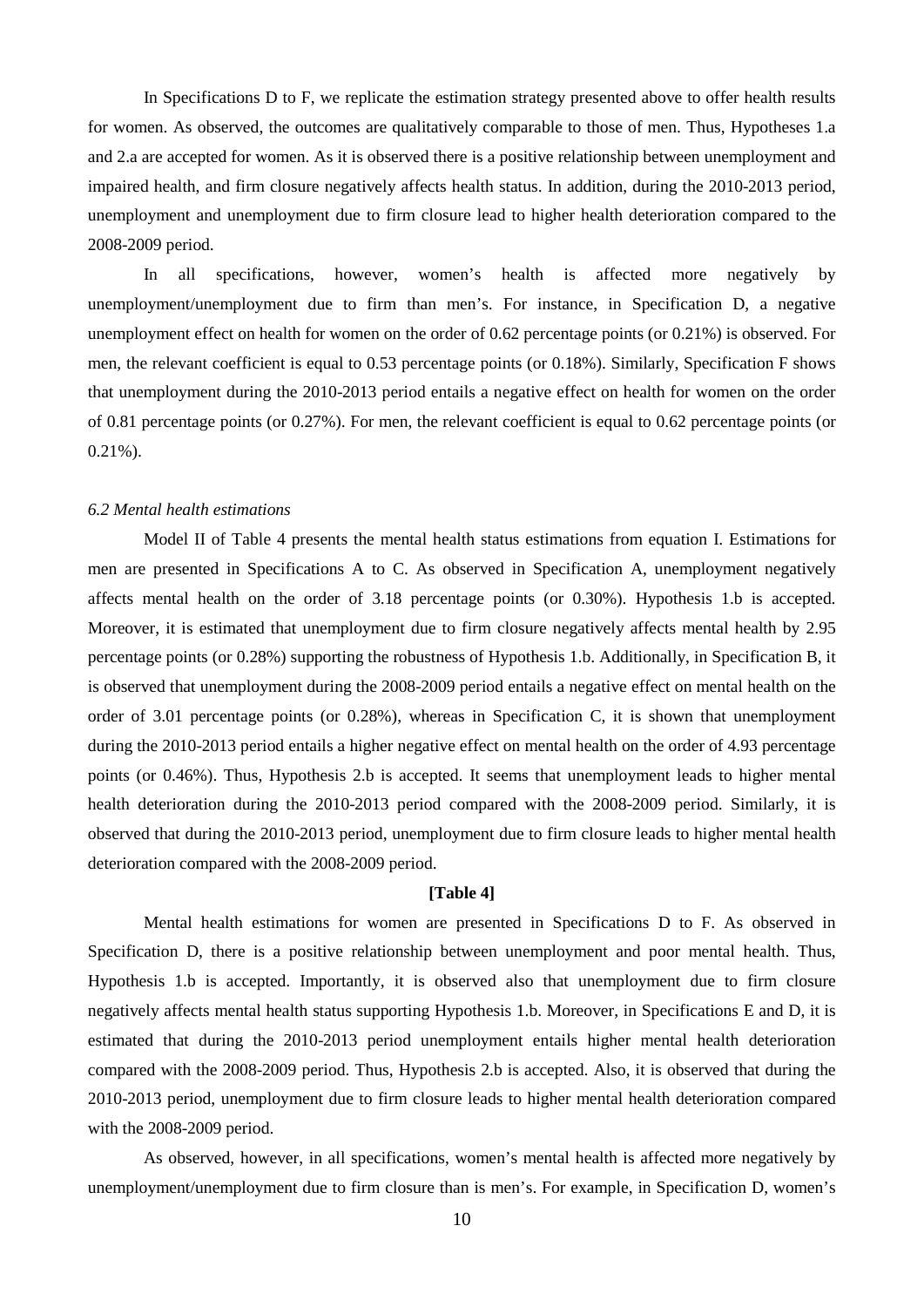negative unemployment effect on mental health is on the order of 4.64 percentage points (or 0.35%); for men, however, the relevant coefficient equals 3.18 percentage points (or 0.30%). Moreover, in Specification F, it is observed that unemployment during the 2010-2013 period entails a negative effect on mental health for women on the order of 7.33 percentage points (or 0.56%). For men, however, the relevant effect is on the order of 4.93 percentage points (or 0.46%).

#### **7. Discussion and conclusions**

In this study, we evaluated a topic of long-standing interest in the health economics and social epidemiology literature. Using six waves of the Longitudinal Labor Market Study data set, the results of our estimations show that self-reported health and mental health were negatively affected by unemployment during the 2008-2013 period. Importantly, this pattern was found to also hold for groups where involuntary unemployment has occurred due to firm closure, minimizing the unemployment-health related reverse causality problem that arises when examining the effect of unemployment on health and mental health. These results are consistent with international studies that examine the effect of job loss on indicators of well-being (Kawachi, and Wamala, 2006; Paul and Moser, 2009). The current study also demonstrated that the economic consequences of the current financial recession have exerted important effects on the health/mental health of Greece's population. During the 2010-2013 period, where unemployment was statistically significantly higher than the 2008-2009 period, unemployment has resulted in higher deterioration in health and mental health compared with the 2008-2009 period. Based on the assigned patterns, we suggest that job loss is particularly hurtful in periods marked by high unemployment rates. The same patterns were estimated by focusing on groups of people who became involuntarily unemployed, which enhanced the robustness of the outcomes. The results of this study support the current EU and US studies on the effects of adverse economic conditions due to the financial crisis on well-being indicators (Economou et al., 2008; Catalano et al., 2011; Goldman-Mellor et al. 2010).

The estimations also suggested that women's health and mental health were affected more negatively by unemployment and unemployment due to firm closure than were men's both before and during the financial crisis. Current EU empirical studies demonstrate that women are highly impacted by the adverse effects of unemployment (European Commission, 2010; World Health Organization, 2011). The greater vulnerability to health/mental health indicators may be explained by factors such as higher insecurity due to high long term unemployment, debt, social isolation, poor housing and nutrition, and sex discrimination, which mainly affect women; further, all of these factors are positively associated with vulnerability and deteriorating well-being (European Commission, 2010; World Health Organization, 2011). Previous experiences with financial crisis suggest that higher unemployment affects those population groups who are already socioeconomically deprived and belong to disadvantaged minority population groups (Phua, 2011).

Based on the patterns of this study, we suggest that greater economic hardships resulting from higher unemployment during the period of the financial crisis (2010-2013) may more negatively affect health and mental health status. Thus, based on the utilized sample, we cannot support the idea that being unemployed can be expected to depress people's well-being less if they are not alone in their fate (Frey and Stutzer, 2002,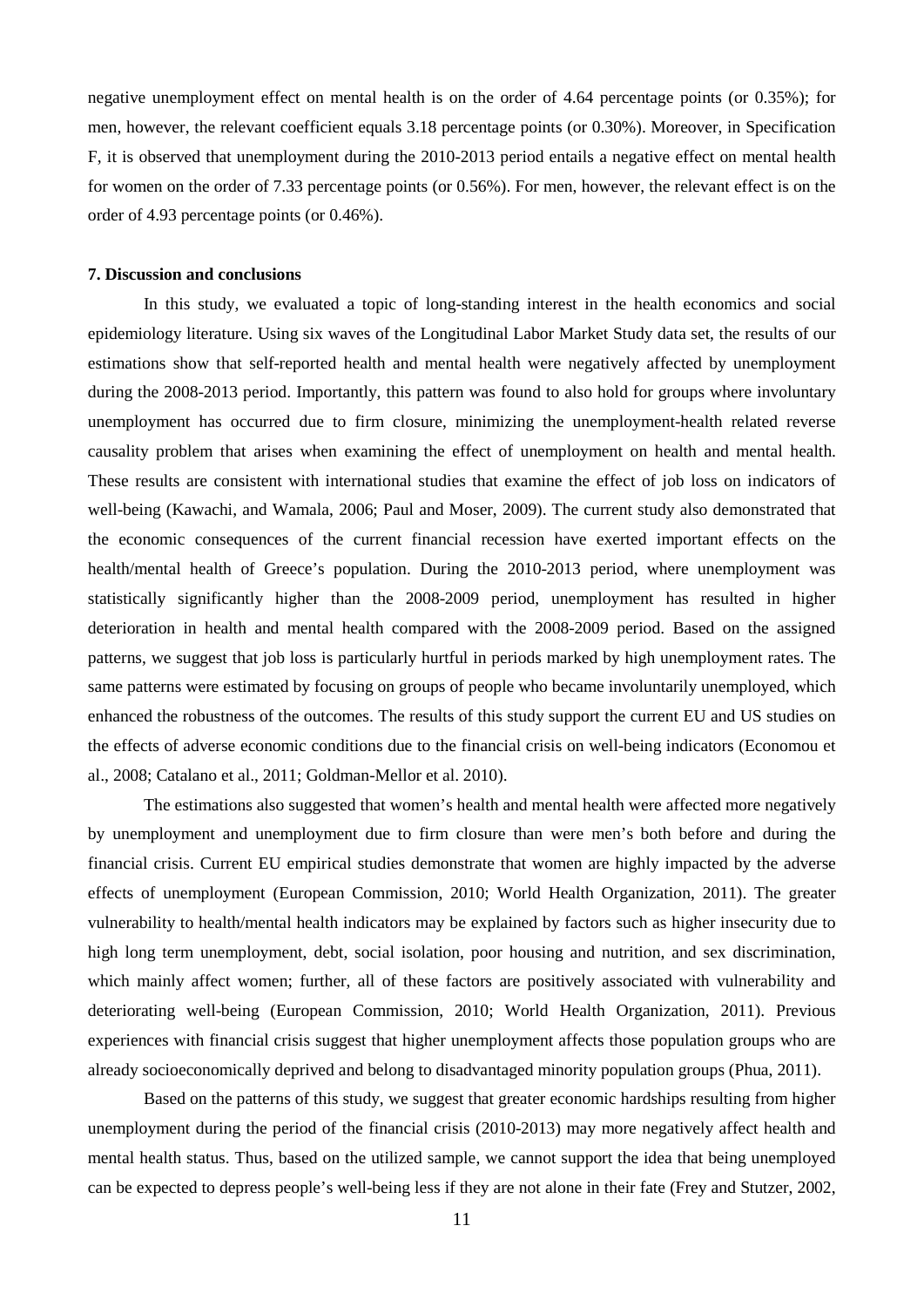Clark, 2003). In the literature, the evidence on how an economic downturn resulting in significant job losses and income reduction affects individual's well-being and health behaviors is not homogeneous. For instance, in the UK, Clark (2013) uses a fixed effect analysis for the period 1991-1997 and finds that higher regional unemployment increases the well-being of unemployed prime-age men. Ruhm (2000) also uses longitudinal US data for the period 1972-1995 to estimate that the death rates due to major causes of death drop when unemployment increases in an economic downturn. Furthermore, using a fixed effect model, Oesch and Oliver (2012) estimate that in Germany for the period 1984-2010 and in Switzerland for the period 2000- 2010, unemployment is not more detrimental to well-being (life satisfaction) in periods of high unemployment. The most common explanation offered for these outcomes is that a reduction in time at work may reduce the prevalence of stress-induced health deterioration and make more time available for exercise and healthy dieting, the combination of which can affect general health behaviors and indicators of wellbeing (Ruhm, 2000; 2005). Also, studies suggest that during recessions or in cases of higher regional unemployment when the number of unemployed people increases and unemployment becomes a status, the psychological cost and stigma of being unemployed diminishes and the subjective well-being of the unemployed improves (Frey and Stutzer, 2002, Clark, 2003).

Importantly, during the 2010-2013 period, Greece faced significantly lowered labor demand, higher long-term unemployment, higher debt, and increased poverty, all of which may have been detrimental to unemployed people's mental health. As we have shown, psychosocial theories frequently assume that stress during periods of economic downturns is a central feature of increased unemployment and that stress affects physiological regulations that can lead to health problems (Jahoba, 1981; 1982, Warr, 1987; 2007; Kawachi, and Wamala, 2006; Catalano et al., 2011; Goldman-Mellor et al, 2010). Financial crisis can harm mental health unless it is ameliorated by public health policies (Stuckler et al., 2009b). Unfortunately, this was not the case for Greece, where state funding for mental health decreased by 20% between 2010 and 2011 and by a further 55% between 2011 and 2012 (Anagnostopoulos and Soumaki, 2013).

In addition, the longitudinal correlation matrix of our study estimated a negative correlation between personal income/per capita household income and impaired health/mental health and between personal income*/*per capita household income in the 2010-2013 time period. A greater reduction in income due to job loss as a result of the financial crisis can significantly restrict access to medical health care and can deter unemployed individuals from purchasing medications to manage chronic illness or to prevent the onset of chronic conditions (Grossman 1972; 2000; Macintyre, 1997; Kawachi and Wamala, 2006; Galama and van Kippersluis, 2010). Indeed, the rate of self-reported unmet needs for medical care in Greece because care was "too expensive" rose from 4.1% in 2009 to 6.3 per cent in 2011. These patterns are unfavorably compared with the EU as a whole, where the figures rose from 1.9% in 2009 to 2.4% in 2011 (Eurostat, 2011; OECD, 2013). In addition, as discussed above, because long-term unemployment increased from 2010-2013 and unemployment benefits run out in 12 months, there was a risk of seeing a significant decline in income for the long term unemployed compared with the pre-crisis period, resulting in the deterioration of the well-being of the unemployed.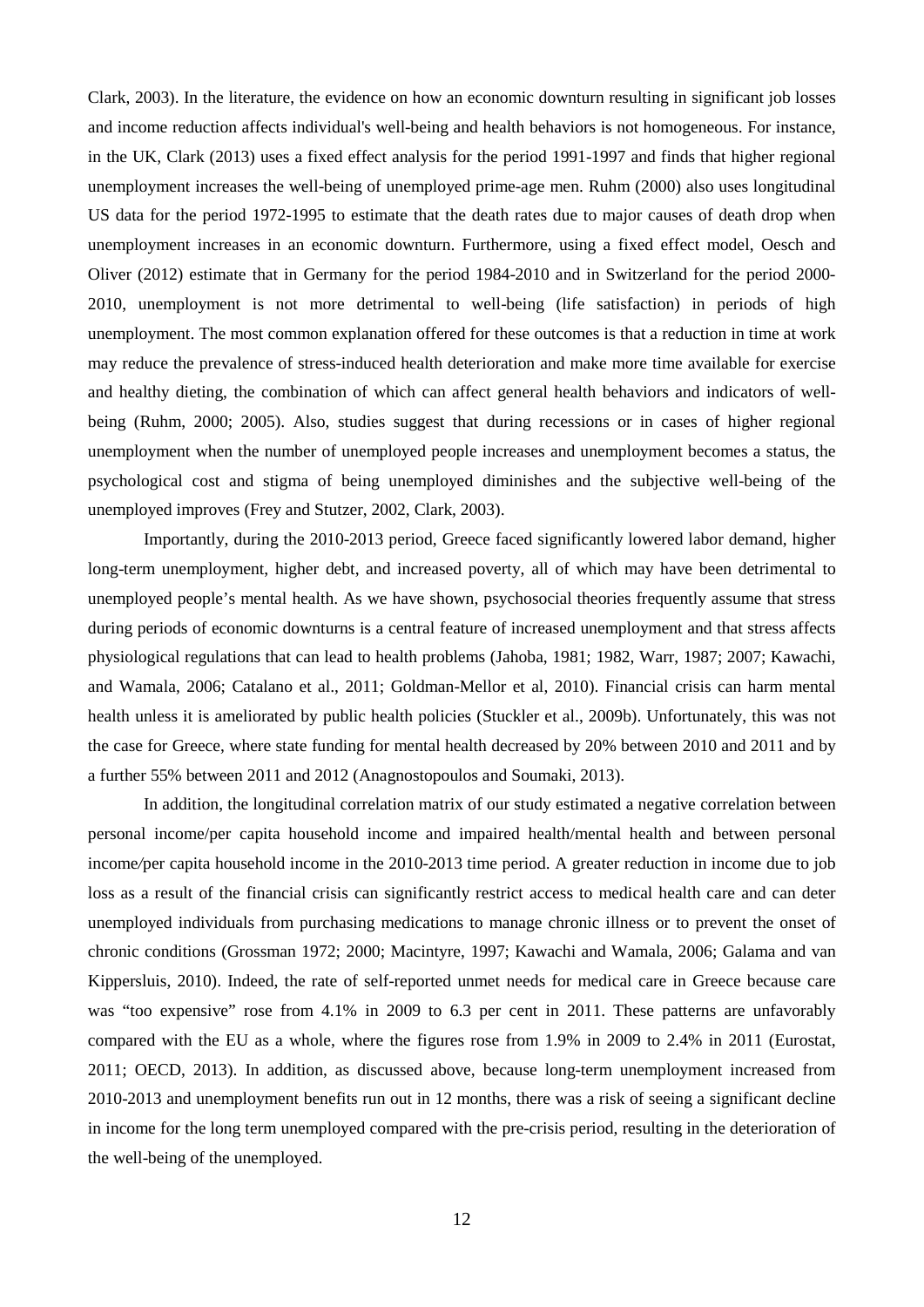Additionally, during the 2010-2013 period, reduced government spending may have affected the quality and quantity of the public health services available and further contributed to the deterioration of the population's health evaluations, particularly for the unemployed population facing reduced incomes (Kentikelenis et al., 2014). Public spending on health and hospital budgets were reduced, and there was a general disruption in health provision in relation to the requirement to pay in advance for medicines and medical treatment, which is reimbursed by the state; reimbursement, however, could take months (Matsaganis, 2013). Income loss due to unemployment combined with reduced government spending and increased economic struggles and social exclusion may have resulted in higher adverse effects of job loss during the financial crisis than the period before the crisis. Despite the enormous increase in the need for public assistance during the 2010-2013 period, support for the unemployed and poorest families has remained weak, which may have a direct impact on their health/mental health (OECD, 2014). Greece and Italy remained the only EU countries without a nationwide minimum-income benefit, a policy omission that may negatively affect health in periods of increased unemployment, discontinuation of unemployment benefits and cuts in public health spending (OECD, 2014; Rucket and Labonte, 2013).

The outcomes of this study may be interesting to social planners from regions that experienced severe increases in unemployment due to the current financial crisis. If the health and mental health status of the unemployed increases more in a context of higher surrounding unemployment, officials should seek a strategy to combat high aggregate unemployment that will emphasize increasing employment opportunities. Higher unemployment may lead to vicious cycles of exposure to disadvantages and other risks and may lead to cumulative effects later in life (Lynch et al., 1997). The extent to which economic changes impact wellbeing, however, depends on the extent to which individuals are protected from harm (Stuckler et al., 2009a). Social protection responses are crucial for mitigating health concerns (World Health Organization, 2011). Monetary and fiscal policy programs that exploit an economy's growth potential and create jobs for the unemployed should be of great importance (Oesch, 2010). Labor market programs – in addition to household support interventions and nationwide minimum-income benefit, debt relief programs, access to health related services and psychological support – can be effective in preventing or mitigating the adverse effects of unemployment on health status and mental health (World Health Organization, 2011). Interventions targeting the prevention of major risk factors and focusing on the most vulnerable population groups, the most vulnerable of which was shown to be women in our study, may help maintain social cohesion and reduce societal inequalities that affect minority groups (Commission of the European Communities, 2009; World Health Organization, 2011).

Because the current findings are strictly applicable only to the time, country, and individual characteristics from which the sample was drawn, we should also highlight that the reported results are simply one indication of the relationship between unemployment and health/mental health; they are by no means the final word. It is also notable that (as with other variables) measurement errors are likely. One bias may stem from individuals who may wish to represent themselves as having fewer health limitations or a better mental health status to the survey interviewer. Furthermore, by including only individuals who answer their home phones, the 2008-2013 LLMS excludes homeless people and people without a phone. Moreover,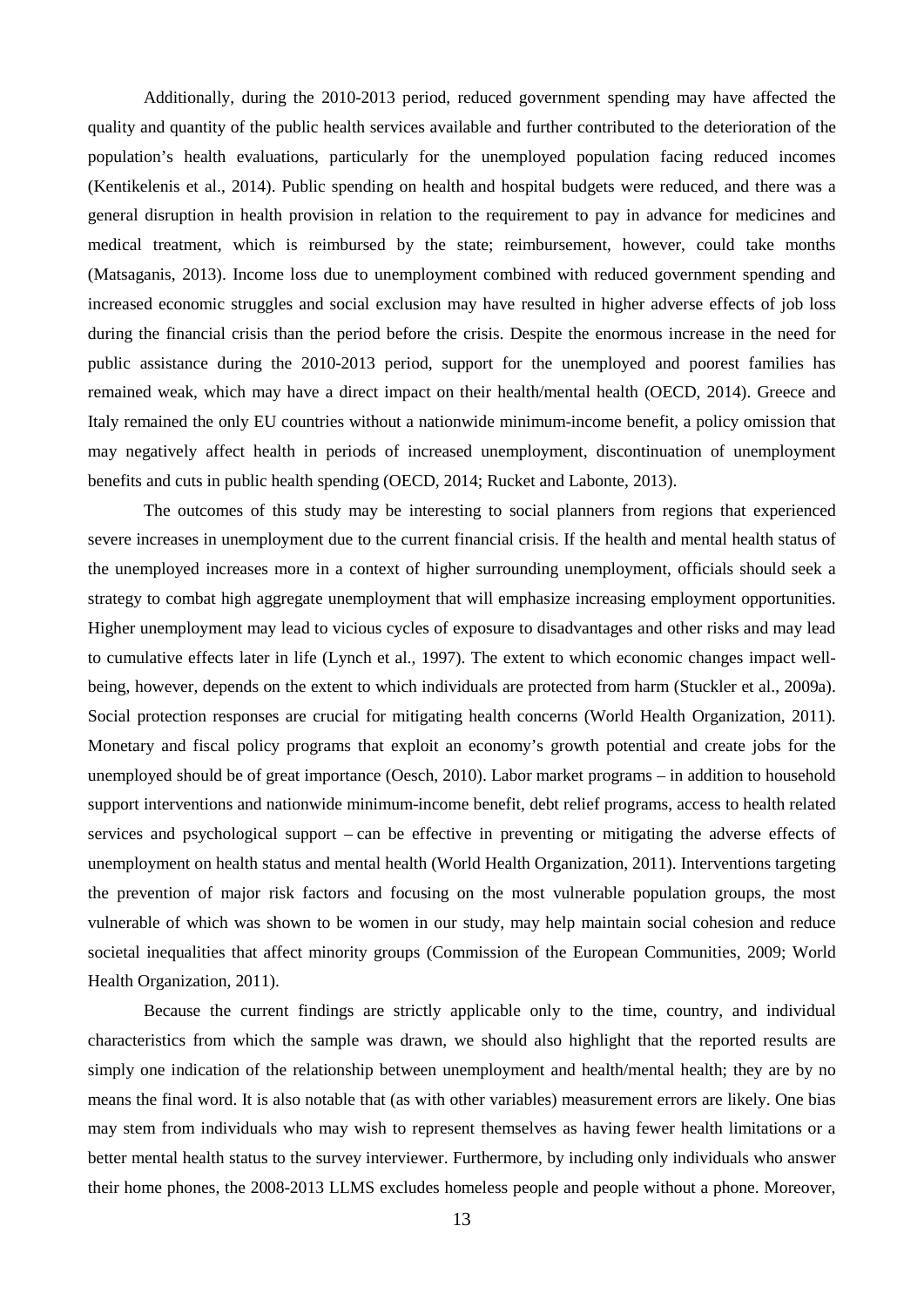although self-reported health status and mental health status are perceived as reliable indicators, one should also consider aggregate medical reports and/or mortality rates to be robust indicators of the phenomenon under consideration.

In addition, the current study did not consider either healthy behaviors and/or mortality rates to provide evaluations. Whether unemployed Greeks during the 2010-2013 period had previously adopted unhealthy behaviors with a direct impact on self-reported health/mental health status remains an open question. Additionally, because the current data set does not hold information regarding cuts on public health spending and cuts to medical care on the individual/household level, we cannot offer empirical evaluations on the relationship among unemployment, reductions in health spending/investments and their return on health/mental health. It is possible that among the studies we reviewed that found positive well-being outcomes during economic recessions, the role of social protection programs to alleviate unemployed people's struggles was significant and affected the patterns in a way that cannot be evaluated in this study. An interesting future study would estimate whether the duration of unemployment benefits and a nationwide minimum-income benefit can have a positive impact on unemployed people's health and mental health. Moreover, although we attempted to account for unemployment-health related reverse causalities by controlling for unemployment due to firm closure, our estimations may have been affected by a lack of information regarding contextual factors influencing overall employee health before unemployment and/or before firm closure. The aforementioned shortcomings may weaken our fixed effect estimators. Given the importance of the topic and the potential for research-informed policy to affect individuals' well-being, this area cries out for robust future assessments.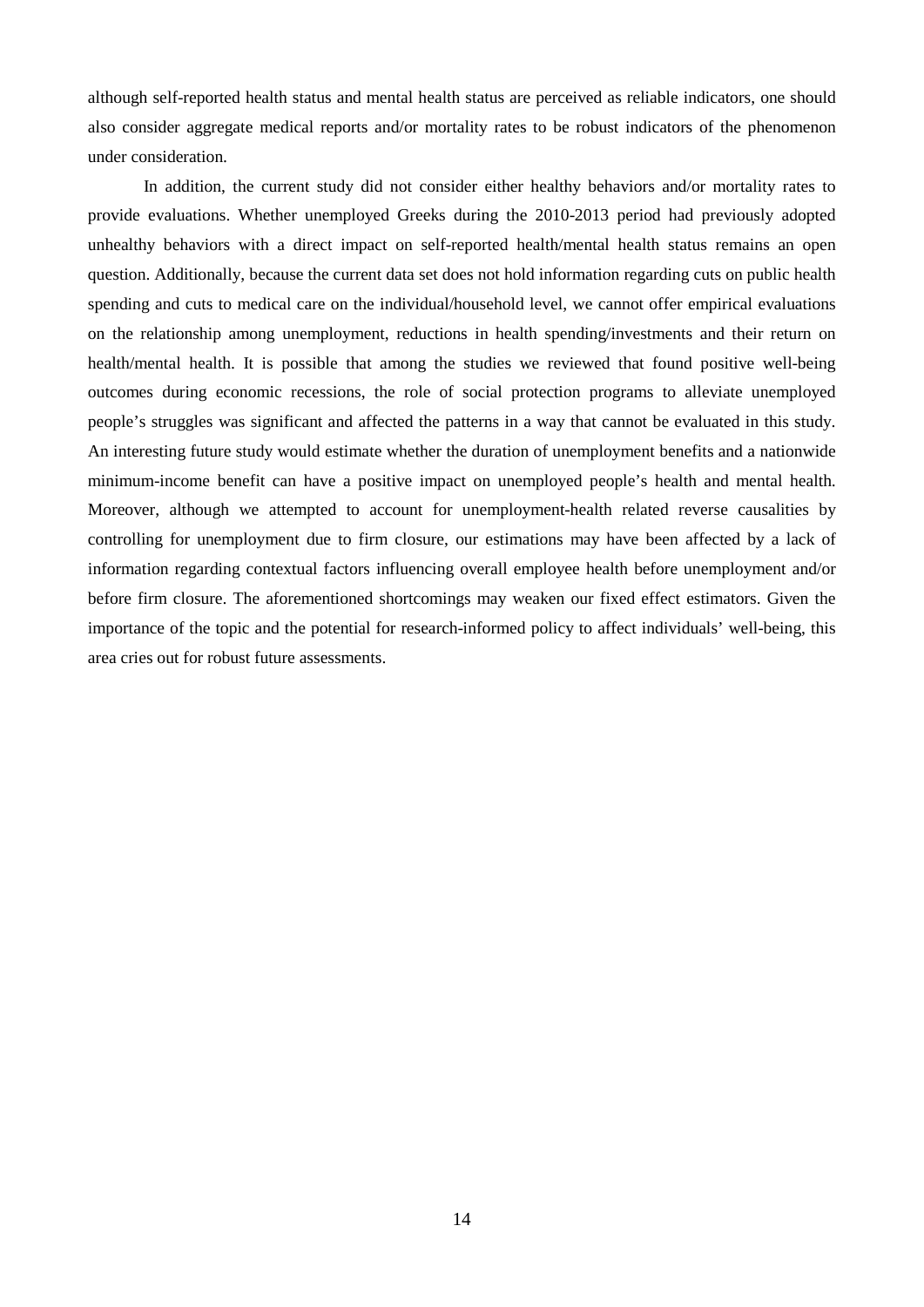#### **References**

- Anagnostopoulos, D. C. and Soumaki, E. (2013). The State of Child and Adolescent Psychiatry in Greece During the Intarnational Crisis: A Brief Report. *European Child Adolescent Psychiatry*, 22: 131-134.
- Bambra, C. and Eikemo, A. (2009). Welfare State Regimes, Unemployment and Health: A Comparative Study of Relationship Between Unemployment and Self-Reported Health in 23 European Countries. *Journal of Epidemiology and Community Health*, 63: 92-98.
- Bank of Greece (2014). Inequality, Poverty and Social Welfare in Greece. Distributional Effects of Austerity, No. 174. Athens.
- Bowling, A. (2004). *Measuring Health*, 3rd Edition. Maidenhead: Open University Press.
- Bowling, A. (2005). Just One Question: If One Question Works Why Ask Several? Editorial. *Journal of Epidemiology and Community Health*, 59:342-345.
- Brackbill, P. M. Siegel, P. Z. and Ackermann, S. P. (1995). Self-Reported Hypertension Among Unemployed People in the United States. *British Medical Journal*, 310: 568.
- Buckert, A. and Labonte, R. (2012). The Global Financial Crisis and Health Equity: Toward a Conceptual Framework. *Critical Public Health*, 22: 267-279.
- Catalano, R. Goldman-Mellor, S. Saxton, K. Margerison-Zilko, C. Subbaraman, M. LeWinn, K. Anderson, E. (2011). The Health Effects of Economic Decline. *Annual Review of Public Health*, 32: 431-450.
- Chadi, A. (2011). Regional Unemployment and Norm-Induced Effects on Life-Satisfaction. SOEP Papers on Multi-Disciplinary Panel Data Research 387, DIW Berlin.
- Clark, A. (2003). Unemployment as a Social Norm: Psychological Evidence from Panel Data. *Journal of Labor Economics*, 21: 323-351.
- Commission of the European Communities. (2009). *Solidarity in Health: Reducing Health Inequalities in the EU*. Brussels.
- Dustmann, C. Engracia, M. and Barrachina, R. (2007). Selection Correction in Panel Data Models:\_An\_Application\_to\_the\_Estimation\_of\_Females'\_Wage\_Equations. *Econometric Journal*, 10:263-293.
- Economou, A. Nikolaou, A. and Theodossiou, I. (2008). Are Recessions Harmful to Health After All? Evidence From the European Union. *Journal of Economic Studies*, 35:368-384.
- Eliason, M. Storrie, D. (2009). Does Job Loss Shorten Life? *Journal of Human Resources*, 4:277-302.
- European Central Bank. (2011). Central Bank Statistics: What Did the Financial crisis Change. Germany.
- European Commission. (2010). Urban Cities Facing the Crisis. Impact and Responses. Paris: European Commission.
- Eurostat, (2011a). Euro Area and EU27 Government at 6.0% and 6.4% of GDP, Respectively. Luxembourg.
- Eurostat, (2011b). Cross-Sectional European Union Statistics on Income and Living Conditions (EU-SILC), 2007 and 2009 Users' Database. Luxembourg.
- Ferrer-i-Carbonell, A. and Frijters, P. (2004). How Important is Methodology for the Estimates of the Determinants of Happiness? *Economic Journal*, 114:641-659.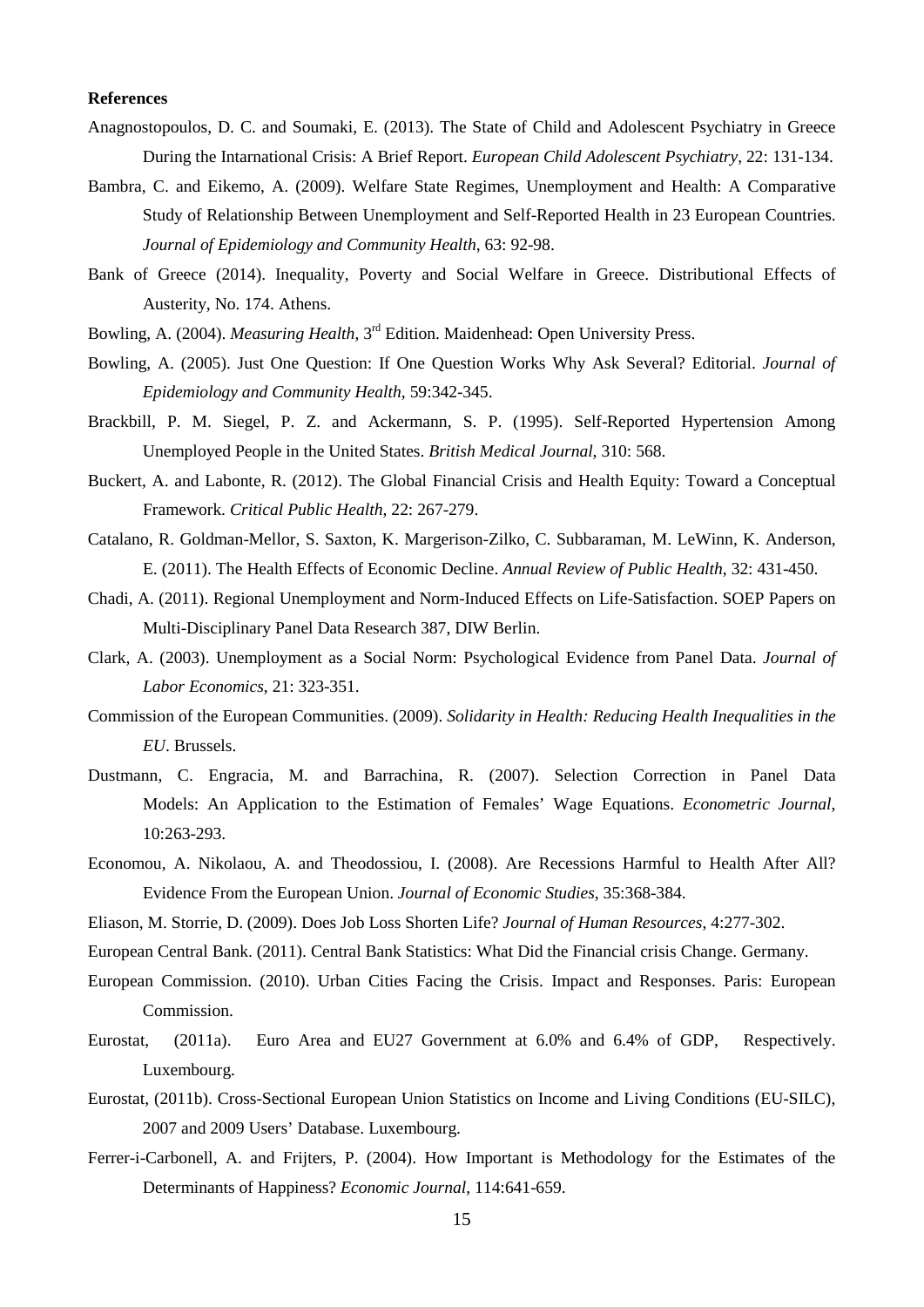- Franzini, L. Caughy, M. Spears, W. Esquer, M. (2005). Neighbourhood Economic Conditions, Social Processes and Self-Assessed Health in Low-Income Neighbourhoods in Texas: A Multilevel Latent Variables Model. *Social Science and Medicine*, 61:788-804.
- Frijters, P. Haisken-DeNew, J. Shields, M. (2004a). Changes in the Pattern and Determinants of Life Satisfaction in Germany Following Reunification. *Journal of Human Resources*, 39: 649-674.
- Frijters, P. Haisken-DeNew, J. Shields, M. (2004b). Money Does Matter! Evidence from Increasing Real Incomes and Life Satisfaction in East Germany Following Reunification. *American Economic Review*, 94: 730-740.
- Freyer, B. and Stutzer, A. (2002). What Can Economists Learn from Happiness Research? *Journal of Economic Literature*, 40: 402-435.
- Fryer, D. and Payne, R. (1986). Being Unemployed: A Review of the Literature on the Psychological Experience of Unemployment, in Cooper, C. L. and Robertson I. T. (Eds.), International Review of Industrial and Organizational Psychology (pp. 235–278). Chichester, England: Wiley.
- Fuchs, V. (2004). Reflections on the Socio-Economic Correlates of Health. *Journal of Health Economics*, 23: 653-661.
- Galama, T. and van Kippersluis, H. (2010). *A Theory of Socioeconomic Disparities in Health Over the Life Cycle*. RAND Corporation Publications Department. Amsterdam: Tinbergen Institute.
- Goldman-Mellor, S. J. Saxton, K. B. and Catalano, R. C. (2010). Economic Contraction and Mental Health: A Review of the Evidence, 1990-2009. *International Journal of Mental Health*, 39: 6-31.
- Goldman, N. (2001). Social Inequalities in Health: Disentangling the Underlying Mechanisms. Strengthening the Dialogue between Epidemiology and Demography: Annals of the New York Academy of Science 954:118–39.
- Grossman, M. (1972). On the Concept of Health Capital and the Demand for Health. *Journal of Political Economy*, 80:223-255.
- Grossman, M. (2000). The Human Capital Model. In: Culyer, A. J. and Newhouse, J. P. (Eds). *Handbook of Health economics* (Vol. 1: pp. 347-408). Oxford: Elsevier.
- Henkel, D. (2011). Unemployment and Substance Use: A Review of the Literature (1990-2010). *Current Drug Abuse Reviews*, 4: 4-27.
- International Monetary Fund. (2013). Greece: Ex Post Evaluation of Exceptional Access Under the 2010 Stand By Arrangement. No. 13/156. Washington, D.C.
- Jahoda, M. (1981). Work, Employment, and Unemployment: Values, Theories, and Approaches in Social Research. *American Psychologist*, 36: 184–191.
- Jahoda, M. (1982). *Employment and Unemployment*. Cambridge, England: University Press.
- Johansen, E. Skalli, A. and Theodossiou, I. (2006). *Are the Healthier Wealthier od the Wealthier Healthier?*  The European Evidence, ETLA Publications, Helsinki.
- Kalousova, L. and Burgard, S. (2014). Unemployment, Measured and Perceived Decline of Economic Resources: Contrasting Three Measures of Recessionary Hardships and their Implications for Adopting Negative Health Behaviors. *Social Science and Medicine*, 106: 28-34.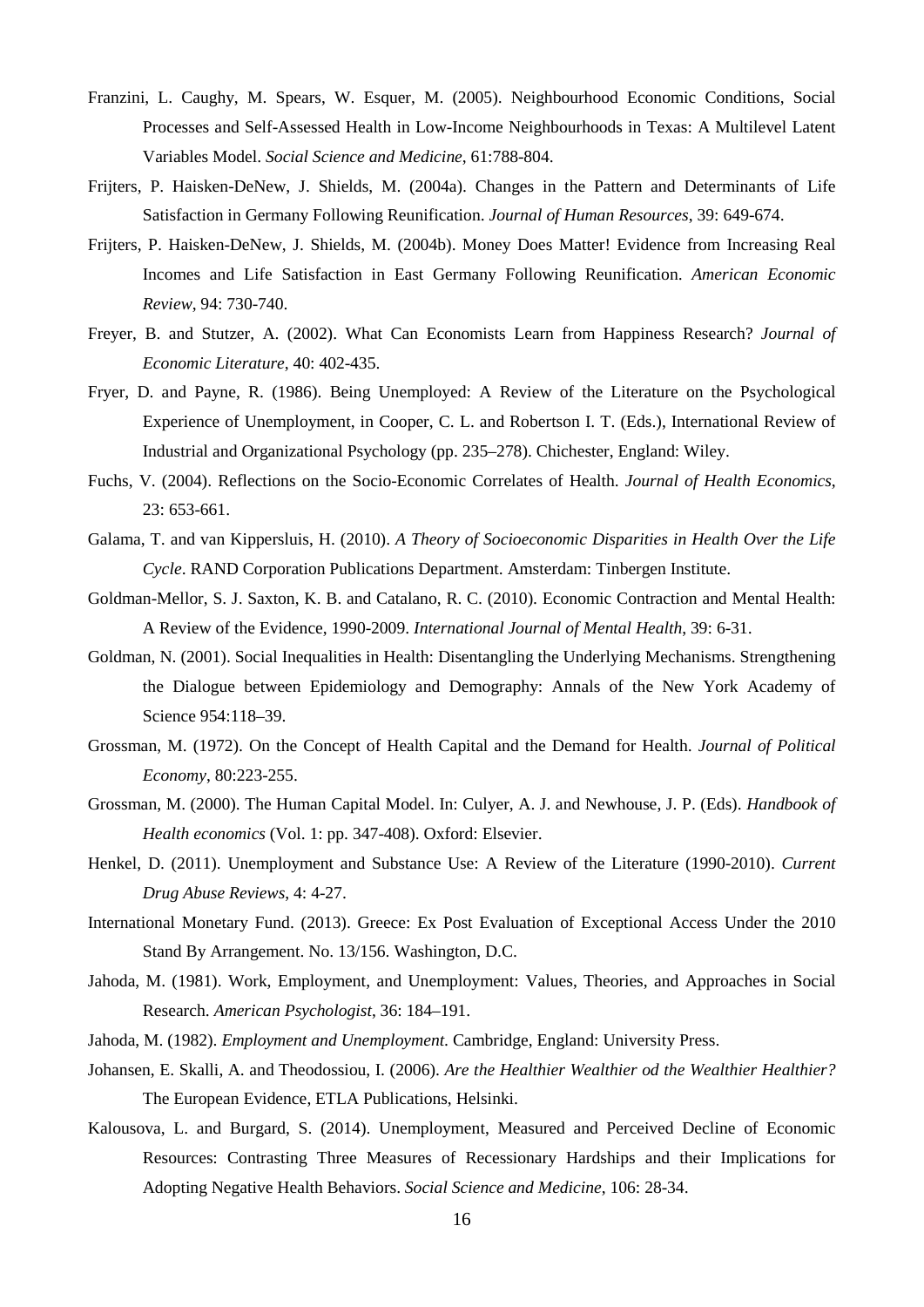Kawachi, I. and Wamala, I. (2006). *Globalization and Health*. Oxford University Press: New York

Kawachi, I. Beckman, L. (2000). *Social Epidemiology*. Oxford University Press: New York.

- Kentikelenis, A. Karanikols, M. Papanicolas, I. Basu, S. Reeves, A. McKee, M. Stuckler, D. (2011). Greece's Health Crisis: From Austerity to Denialism. *Lancet*, 378: 1457-1458.
- Kentikelenis, A. Karanikols, M. Reeves, A. McKee, M. Stuckler, D. (2014). Greece's Health Crisis: From Austerity to Denialism. *Lancet*, 383: 748-753.
- Laitinen, J. Ek, E. and Sovio, U. (2002). Stress-Related Eating and Drinking Behavior and Body Mass Index and Predictors of this Behavior. *Preventive Medicine*, 34: 29-39.
- Lemieux, T. (2006). The Mincer Equation Thirty Years after Schooling, Experience, and Earnings, in Grossbard-Shechtman, S. (Ed.), Jacob Mincer, A Pioneer of Modern Labor Economics Springer Verlag.
- Lynch, J. W. Kaplan, G. A. and Shema, S. J. (1997). Cumulative Impact of Sustained Economic Hardship on Physical, Cognitive, Psychological and Social Functioning. *The New England Journal of Medicine*, 337: 1889-1895.
- Maadooliat, M. Pourahmadi, M. and Huang, J. (2013). Robust Estimation of the Correlation Matrix of Longitudinal Data. *Statistics and Computing*, 23:17-28.
- Matsaganis, M (2013). The Greek Crisis: Social Impact and Policy Responses. Friedrich-Ebert-Stiftung, Berlin.
- Macintyre, S. (1997). The Black Report and Beyond: What Are the Issues? *Social Science and Medicine*, 44: pp. 723-745.
- Meads, D. M. McKenna, S. P. Doward, L C. (2006). Assessing the Cross-Cultural Comparability of the Centre for Epidemiologic Studies Depression Scale (CES-D). *Value Health*, 9:A324-A324.
- OECD, (2013): Health data. Paris: Organisation for Economic Cooperation and Development. Paris.
- OECD, (2014). Society at a Glance 2014.
- Oesch, D. (2010). What Explains High Unemployment Among Low-Skilled Workers? Evidence from 21 OECD Countries. *European Journal of Industrial Relations*, 16: 39-55.
- Oesch, D. and Lipps, O. (2012). Does Unemployment Hurt Less if There is More of it Around? A Panel Analysis of Life Satisfaction in Germany and Switzerland. *European Sociological Review*, doi: 10.1093/esr/jcs071.
- Paul, K. I, and Moser, K. (2009). Unemployment Impairs Mental Health: Meta-Analyses. *Journal of Vocational Behavior*, 74: 264-282.
- Phua, K. L. (2011). Can we Learn from History? Policy Responses and Strategies to Meet Health Care Needs in Times of Severe Economic Crisis. *The Open Public Health Journal*, 4: 1-5.
- Ruhm, C. J. (2000). Are Recessions Good for Your Health? *Quarterly Journal of Economics*,115: 617-650.
- Ruhm, C. J. (2005). Healthy Living in Hard Times. *Journal of Health Economics*, 24: 341-3363.
- Schmitz, H. (2011). Why Are Unemployed in Worse Health? The Causal Effect of Unemployment on Health. *Labour Economics*, 18:71-78.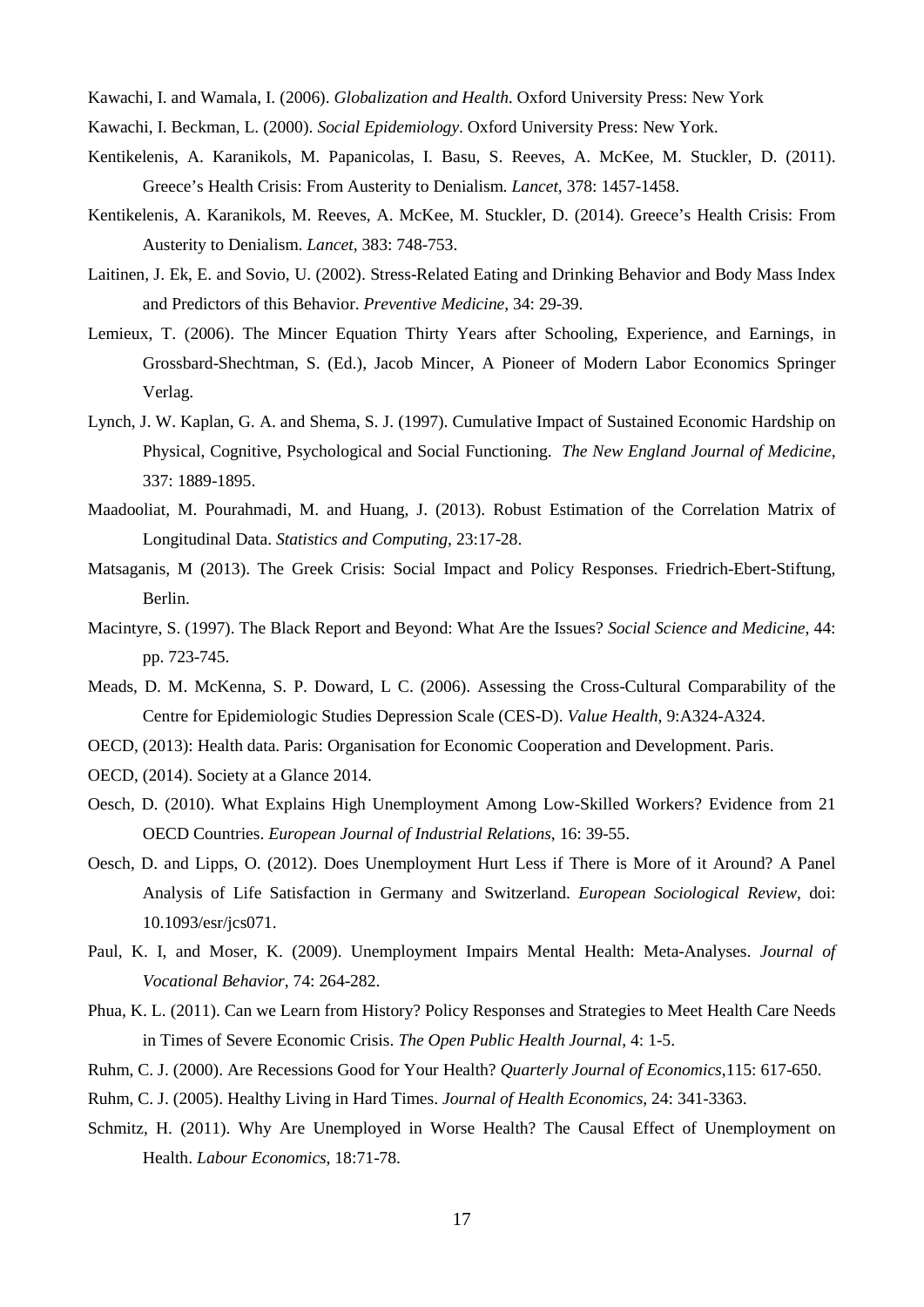- Simou, E. and Koutsogeorgou, E. (2014). Effects of the Economic Crisis on Health and Healthcare in Greece in the Literature from 2009 to 2013: A Systematic Review. *Health Policy*, 115: 111-119.
- Stanbury, J. Ried, L. D. and Velozo, C. (2006). Unidimensionality and Bandwidth in the Center for Epidemiologic Studies Depression (CES-D) Scale. *Journal of Personality Assessment*, 86:10–22.
- Stuckler, D. Basu, S. Suhrcke, M. and McKee, M. (2009a). The Health Implications of Financial crisis: A Review of the Evidence. *Ulster Medical Journal*, 78:142-145.
- Stuckler, D. Basu, S. Suhrcke, M. Coutts, A. and McKee, M. (2009b). The Public Health Effect of Economic Crisis and Alternative Policy Responses in Europe: An Empirical Analysis. *Lancet*, 374: 315-323.
- Sullivan, D. von Wachter, T. (2009). Job Displacement and Mortality: An Analysis Using Administrative Data. *Quarterly Journal of Economics*, 124: 1265-1306.
- Tefft, N. (2011). Insights on Unemployment, Unemployment Insurance, and Mental Health. *Journal of Health Economics*, 30: 258-264.
- Warr, P. B. (1987). *Work, Unemployment and Mental Health*. Oxford, England: Clarendon Press.
- Warr, P. B. (2007). *Work, Happiness, and Unhappiness*. Mahwah, NJ: Lawrence Erlbaum.
- World Health Organization. (2011). Impact of Economic Crisis on Mental Health. Denmark: World Health Organization.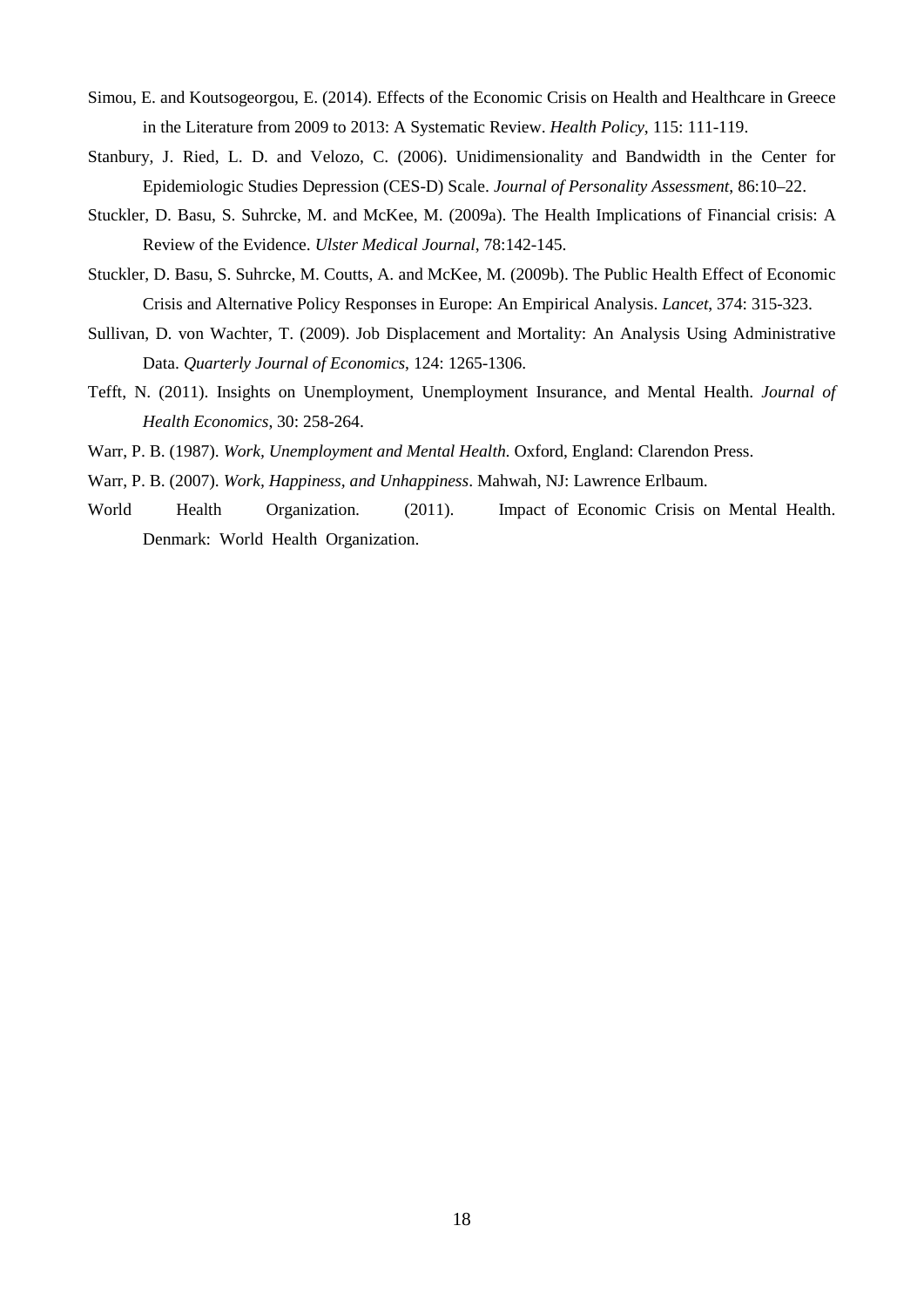| Table 1. Descriptive statistics for the total sample; for the 2008-2013 period |           |          |                      |
|--------------------------------------------------------------------------------|-----------|----------|----------------------|
|                                                                                | Panel I   | Panel II | Panel III            |
|                                                                                | Men       | Women    | <b>Men and Women</b> |
|                                                                                |           |          |                      |
| Age                                                                            | 39.32     | 39.49    | 39.41                |
| (mean)                                                                         | (10.21)   | (6.25)   | (8.83)               |
|                                                                                |           |          |                      |
| Higher education                                                               | 26.63     | 23.92    | 25.38                |
| (mean)                                                                         | (0.44)    | (0.40)   | (0.42)               |
|                                                                                |           |          |                      |
| Employed                                                                       | 65.99     | 60.49    | 62.18                |
| (% )                                                                           | (0.44)    | (0.45)   | (0.43)               |
|                                                                                |           |          |                      |
| Unemployed                                                                     | 19.28     | 22.02    | 21.04                |
| (% )                                                                           | (0.38)    | (0.39)   | (0.38)               |
|                                                                                |           |          |                      |
| Inactive                                                                       | 5.12      | 12.02    | 9.11                 |
|                                                                                |           |          |                      |
| (% )                                                                           | (0.19)    | (0.35)   | (0.21)               |
|                                                                                |           |          |                      |
| Retired                                                                        | 6.02      | 2.54     | 4.76                 |
| (% )                                                                           | (0.27)    | (0.14)   | (0.15)               |
|                                                                                |           |          |                      |
| <b>Students</b>                                                                | 3.51      | 2.43     | 2.89                 |
| $(\%)$                                                                         | (0.18)    | (0.10)   | (0.12)               |
|                                                                                |           |          |                      |
| Personal income                                                                | €1,031.71 | €758.65  | €884.83              |
| (net/monthly; mean)                                                            | (98.65)   | (81.85)  | (89.37)              |
|                                                                                |           |          |                      |
| Per capita household income                                                    | €451.03   | €410.63  | €422.19              |
| (net/monthly; mean)                                                            | (79.73)   | (72.56)  | (74.92)              |
|                                                                                |           |          |                      |
| Personal income loss between 2008-2013                                         | €32.75    | €278.35  | € $01.37$            |
| (net/monthly; mean)                                                            | (68.73)   | (64.13)  | (65.84)              |
|                                                                                |           |          |                      |
| Per capita household income loss between 2008-2013                             | €18.82    | €169.45  | € $147.72$           |
| (net/monthly; mean)                                                            | (45.24)   | (51.38)  | (48.37)              |
|                                                                                |           |          |                      |
| Health status                                                                  | 2.87      | 2.95     | 2.92                 |
| (mean)                                                                         | (0.86)    | (1.05)   | (0.91)               |
|                                                                                |           |          |                      |
| Mental health status                                                           | 10.51     | 12.93    | 11.93                |
| (mean)                                                                         | (7.03)    | (7.47)   | (7.43)               |
|                                                                                |           |          |                      |
| Capital city                                                                   | 34.53     | 37.42    | 36.03                |
| (% )                                                                           | (0.43)    | (0.45)   | (0.43)               |
|                                                                                |           |          |                      |
| Observations                                                                   | 8,557     | 9,156    | 17,713               |
|                                                                                |           |          |                      |

**Table 1. Descriptive statistics for the total sample; for the 2008-2013 period** 

*Notes: Source, 2008-2013 Longitudinal Labor Market Study. Excluded self-employed. Standard deviations are in parenthesis.*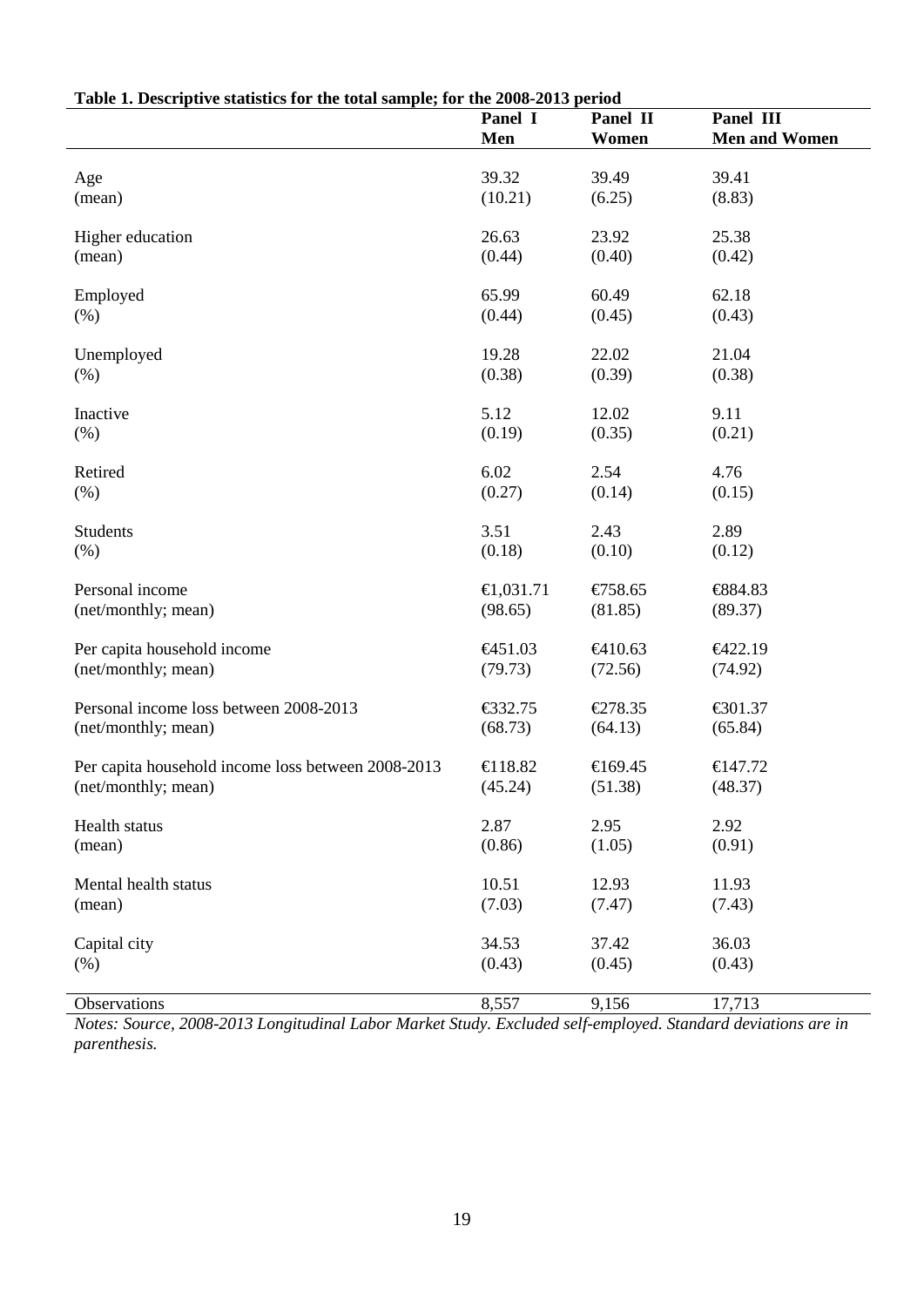| Table 2. Descriptive Statistics for the labor force for both men and women |                               |                         |                               |  |
|----------------------------------------------------------------------------|-------------------------------|-------------------------|-------------------------------|--|
|                                                                            | Panel I                       | Panel II                | Panel III                     |  |
|                                                                            | 2008-2013 Period              | 2008-2009 Period        | 2010-2013 Period              |  |
| Unemployment rate (%)                                                      | 21.04 (0.38)                  | 11.84(0.32)             | 25.18 (0.44)                  |  |
| <b>Observations</b>                                                        | 14,853                        | 4,968                   | 9,885                         |  |
| Personal income loss (mean)                                                | €306.64 $(64.45)$             | $\bigoplus$ 0.57 (3.22) | €255.65 $(54.11)$             |  |
| Observations                                                               | 14,853                        | 4,968                   | 9,885                         |  |
| Per capita household income loss (mean)                                    | $\triangleleft$ 38.72 (42.03) | $\bigoplus$ 4.42 (4.35) | $\triangleleft$ 21.29 (44.17) |  |
| Observations                                                               | 14,853                        | 4,968                   | 9,885                         |  |
| Employed individuals' health status (mean)                                 | 2.48(0.87)                    | 2.28(0.87)              | 2.52(0.88)                    |  |
| <b>Observations</b>                                                        | 11,186                        | 4,282                   | 6,904                         |  |
| Unemployed individuals' health status (mean)                               | 3.21(0.88)                    | 2.97(0.88)              | 3.48(0.86)                    |  |
| Observations                                                               | 3,667                         | 686                     | 2,981                         |  |
| Employed individuals' mental health status (mean)                          | 9.39(6.53)                    | 7.82(5.21)              | 11.14(7.04)                   |  |
| Observations                                                               | 11,186                        | 4,282                   | 6,904                         |  |
| Unemployed individuals' mental health status (mean)                        | 12.67(7.42)                   | 9.39(5.86)              | 14.05 (7.58)                  |  |
| Observations                                                               | 3,667                         | 686                     | 2,981                         |  |

*Notes: Source, 2008-2013 Longitudinal Labor Market Study. Excluded self-employed. Standard deviations are in parenthesis.*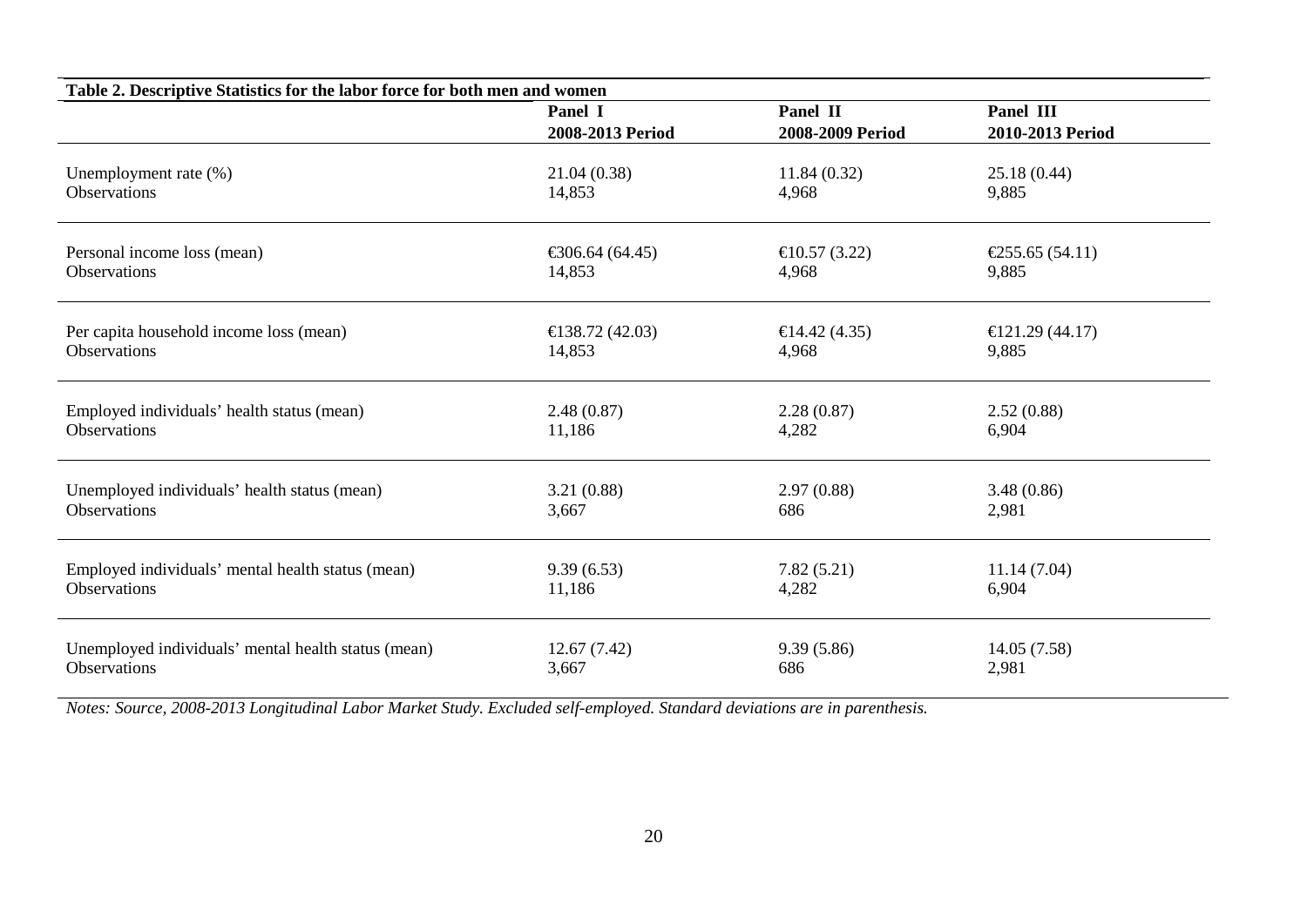|                                   | I.                        | 2.                        | 3.                        | 4.                     | 5.                     | 6. |
|-----------------------------------|---------------------------|---------------------------|---------------------------|------------------------|------------------------|----|
| 1. Unemployed                     |                           |                           |                           |                        |                        |    |
| 2. Personal income                | $-0.845$<br>$(0.000)$ *** |                           |                           |                        |                        |    |
| 3. Per capita household<br>income | $-0.673$<br>$(0.000)$ *** | 0.758<br>$(0.000)$ ***    |                           |                        |                        |    |
| 4. Health status                  | 0.733<br>$(0.000)$ ***    | $-0.657$<br>$(0.000)$ *** | $-0.424$<br>$(0.000)$ *** |                        |                        |    |
| 5. Mental health status           | 0.682<br>$(0.000)$ ***    | $-0.717$<br>$(0.000)$ *** | $-0.454$<br>$(0.000)$ *** | 0.518<br>$(0.000)$ *** |                        |    |
| 6.2010-2013 period                | 0.735<br>$(0.000)$ ***    | $-0.614$<br>$(0.000)$ *** | $-0.581$<br>$(0.000)$ *** | 0.622<br>$(0.000)$ *** | 0.821<br>$(0.000)$ *** |    |

#### **Table 3. Longitudinal correlation matrix for the labor force for both men and women**

*Notes: Source, 2008-2013 Longitudinal Labor Market Study. Self-employed individuals are excluded from the sample. We use Spearman correlation coefficient to estimate correlations for both scales ordinal. We use Biserial correlation coefficient to estimate correlations between ordinal and quantitative variables. We use Rank-Biserial correlation coefficient to estimate correlations between ordinal and nominal variables. P-values are in parenthesis.* (\*\*\*) *Significant at the 1% level.*